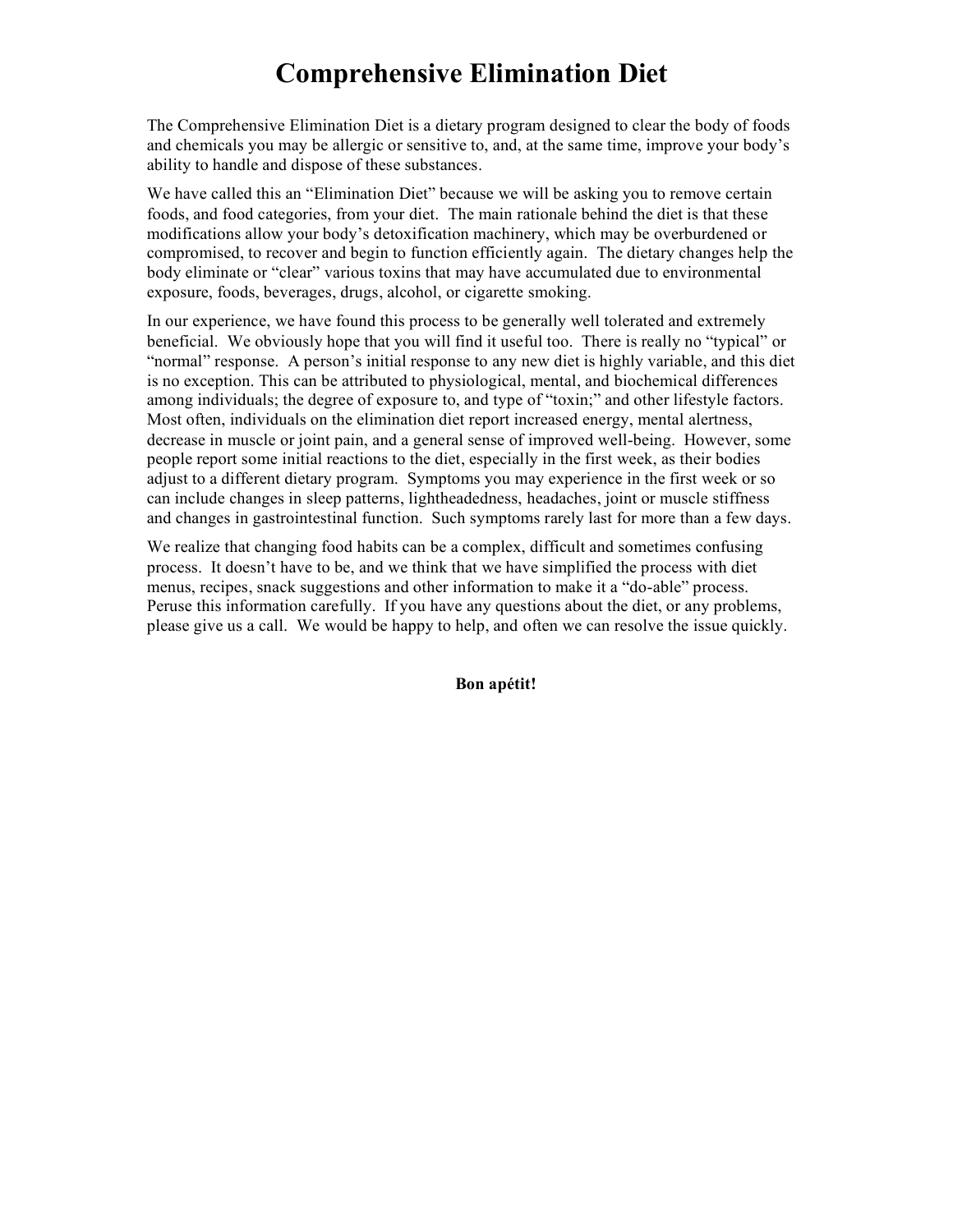# **Introduction to the Menu Plan for the Comprehensive Elimination Diet**

Eat only the foods listed under "Foods to Include", and avoid those foods shown under "Foods to Exclude" in the "Comprehensive Elimination Diet Guidelines." These Guidelines are intended as a quick overview of the dietary plan. If you have a question about a particular food, check to see if it is on the food list. You should, of course, avoid any listed foods to which you know you are intolerant or allergic. We also may change some of these guidelines based upon your personal health condition and history.

The "7-Day Menu Plan" may be used "as is" or as a "starting point." This is a *suggested* menu that you might find useful while you are on the elimination diet. Feel free to modify it and to incorporate your favorite foods, provided that they are on the accepted list.

*A few suggestions which may be of help:*

- You may use leftovers for the next days' meal or part of a meal, e.g., leftover broiled salmon and broccoli from dinner as part of a large salad for lunch the next day.
- It may be helpful to cook extra chicken, sweet potatoes, rice, and beans, etc. that can be reheated for snacking or another meal.
- Most foods on the menu plan freeze quite well.
- Please add extra vegetables and fruits as needed. The menu is a *basic* one and needs your personal touch. **This is not a calorie-restricted diet.** Use the suggested snacks as needed for hunger or cravings; leftovers are also handy to eat as snacks.
- If you are a vegetarian, eliminate the meats and fish and consume more beans and rice, quinoa, amaranth, teff, millet, and buckwheat.
- Breakfasts that need cooking are easiest to incorporate on your days off. Muffins can all be made ahead of time, frozen, and used as needed.
- If you are consuming coffee or other caffeine containing beverages on a regular basis, it is always wise to slowly reduce your caffeine intake rather than abruptly stop it; this will prevent caffeinewithdrawal headaches. For instance, try drinking half decaf/half regular coffee for a few days, then slowly reduce the total amount of coffee.
- Select fresh foods whenever you can. If possible, choose organically grown fruits and vegetables to eliminate pesticide and chemical residue consumption. Wash fruits and vegetables thoroughly.
- Read oil labels; use only those that are obtained by a "cold pressed" method.
- If you select animal sources of protein, look for free-range or organically raised chicken, turkey, or lamb. Trim visible fat and prepare by broiling, baking, stewing, grilling, or stir-frying. Cold-water fish (e.g., salmon, mackerel, and halibut) is another excellent source of protein and the omega-3 essential fatty acids, which are important nutrients in this diet. Fish is used extensively. If you do not tolerate fish, consult with us. We may suggest supplemental fish oils. Avoid shellfish, as it may cause allergic reaction.
- Remember to drink the recommended amount (at least two quarts) of plain, filtered water each day.
- Strenuous or prolonged exercise may be reduced during some or the entire program to allow the body to heal more effectively without the additional burden imposed by exercise. Adequate rest and stress reduction is also important to the success of this program.

Finally, anytime you change your diet significantly, you may experience such symptoms as fatigue, headache, or muscle aches for a few days. Your body needs time as it is "withdrawing" from the foods you eat on a daily basis. Your body may crave some foods it is used to consuming. **Persevere**. Those symptoms generally don't last long, and most people feel much better over the next couple of weeks.

# **Good luck!**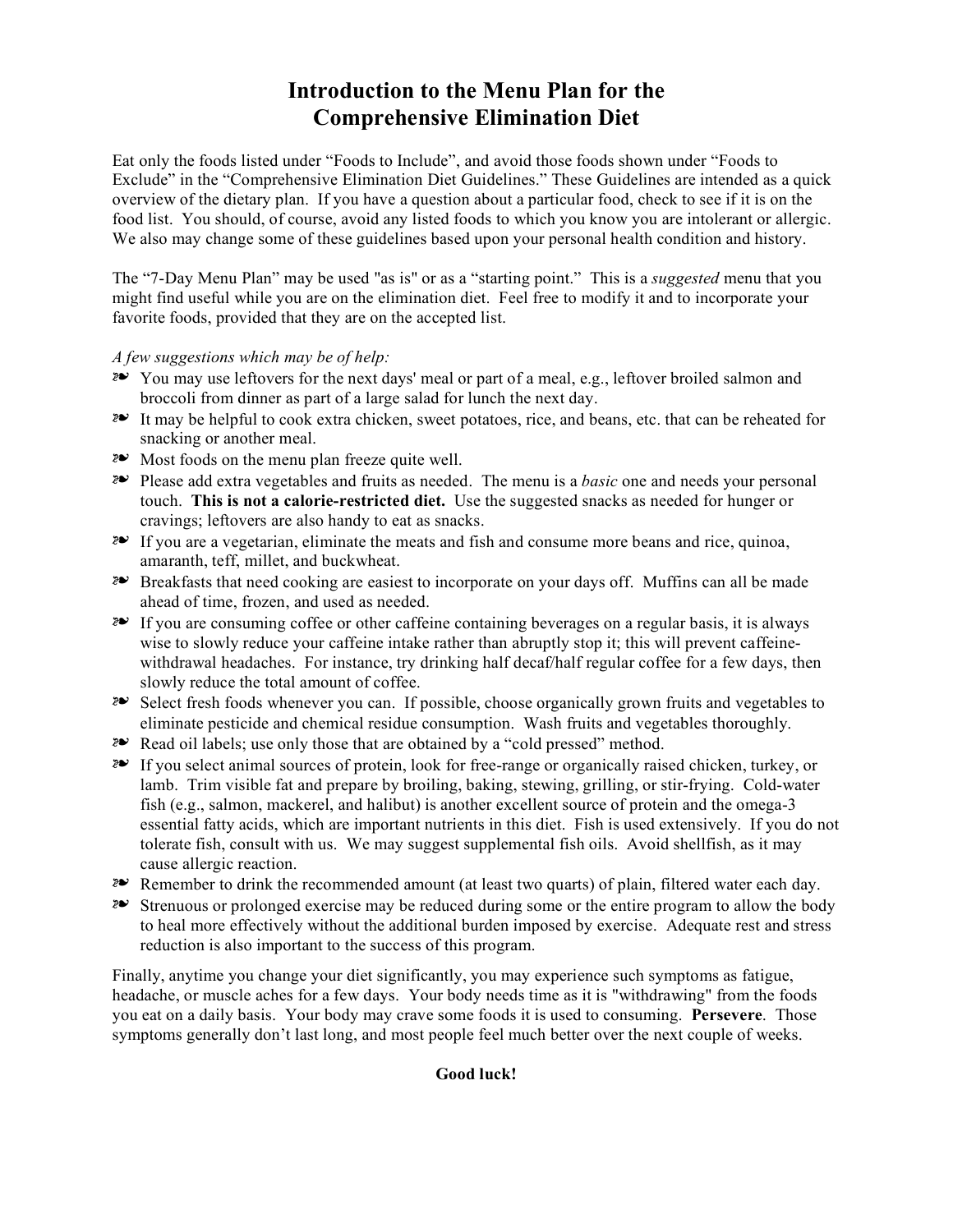# **Comprehensive Elimination Diet Guidelines**

| <b>FOODS to INCLUDE</b>                                                                                                                                                               | <b>FOODS to EXCLUDE</b>                                                                                                            |
|---------------------------------------------------------------------------------------------------------------------------------------------------------------------------------------|------------------------------------------------------------------------------------------------------------------------------------|
| Fruits: whole fruits, unsweetened, frozen or water-<br>packed, canned fruits and diluted juices                                                                                       | Oranges and orange juice                                                                                                           |
| Dairy substitutes: rice, oat, and nut milks such as<br>almond milk and coconut milk                                                                                                   | Dairy and eggs: milk, cheese, eggs, cottage cheese, cream,<br>yogurt, butter, ice cream, frozen yogurt, non-dairy<br>creamers      |
| Non-gluten grains and starch: brown rice, oats,<br>millet, quinoa, amaranth, teff, tapioca buckwheat,<br>potato flour                                                                 | Grains: wheat, corn, barley, spelt, kamut, rye, triticale                                                                          |
| Animal protein: fresh or water-packed fish, wild<br>game, lamb, duck, organic chicken and turkey                                                                                      | Pork, beef/veal, sausage, cold cuts, canned meats,<br>frankfurters, shellfish                                                      |
| Vegetable protein: split peas, lentils, and legumes                                                                                                                                   | Soybean products (soy sauce, soybean oil in processed<br>foods; tempeh, tofu, soy milk, soy yogurt, textured<br>vegetable protein) |
| Nuts and seeds: walnuts, sesame, pumpkin, and<br>sunflower seeds, hazelnuts, pecans, almonds,<br>cashews, nut butters such as almond or tarini                                        | Peanuts and peanut butter                                                                                                          |
| Vegetables: all raw, steamed, sautéed, juiced or<br>roasted vegetables                                                                                                                | Corn, creamed vegetables                                                                                                           |
| Oils: cold pressed olive, flax, safflower, sesame,<br>almond, sunflower, walnut, canola, pumpkin                                                                                      | Butter, margarine, shortening, processed oils, salad<br>dressings, mayonnaise, and spreads                                         |
| Drinks: filtered or distilled water, decaffeinated<br>herbal teas, seltzer or mineral water                                                                                           | Alcohol, coffee and other caffeinated beverages, soda pop<br>or soft drinks                                                        |
| Sweeteners: brown rice syrup, agate nectar, stevia,<br>fruit sweetener, blackstrap molasses                                                                                           | Refined sugar, white/brown sugars, honey, maple syrup,<br>high fructose corn syrup, evaporated cane juice                          |
| Condiments: vinegar, all spices, including salt,<br>pepper, basil, carob, cinnamon, cumin, dill, garlic,<br>ginger, mustard, oregano, parsley, rosemary,<br>tarragon, thyme, turmeric | Chocolate, ketchup, relish, chutney, soy sauce, barbecue<br>sauce, teriyaki, and other condiments                                  |

# **Things to watch for:**

- Corn starch in baking powder and any processed foods
- Corn syrup in beverages and processed foods
- $\mathcal{V}$  Vinegar in ketchup, mayonnaise & mustard is usually from wheat or corn
- Breads advertised as gluten-free which contain oats, spelt, kamut, rye
- Many amaranth and millet flake cereals have oats or corn
- Many canned tunas contain textured vegetable protein which is from soy; look for low-salt versions which tend to be pure tuna, with no fillers
- Multi-grain rice cakes are not just rice. Purchase plain rice cakes.

# **READ ALL INGREDIENT LABELS CAREFULLY**

# **Elimination Diet Shopping List**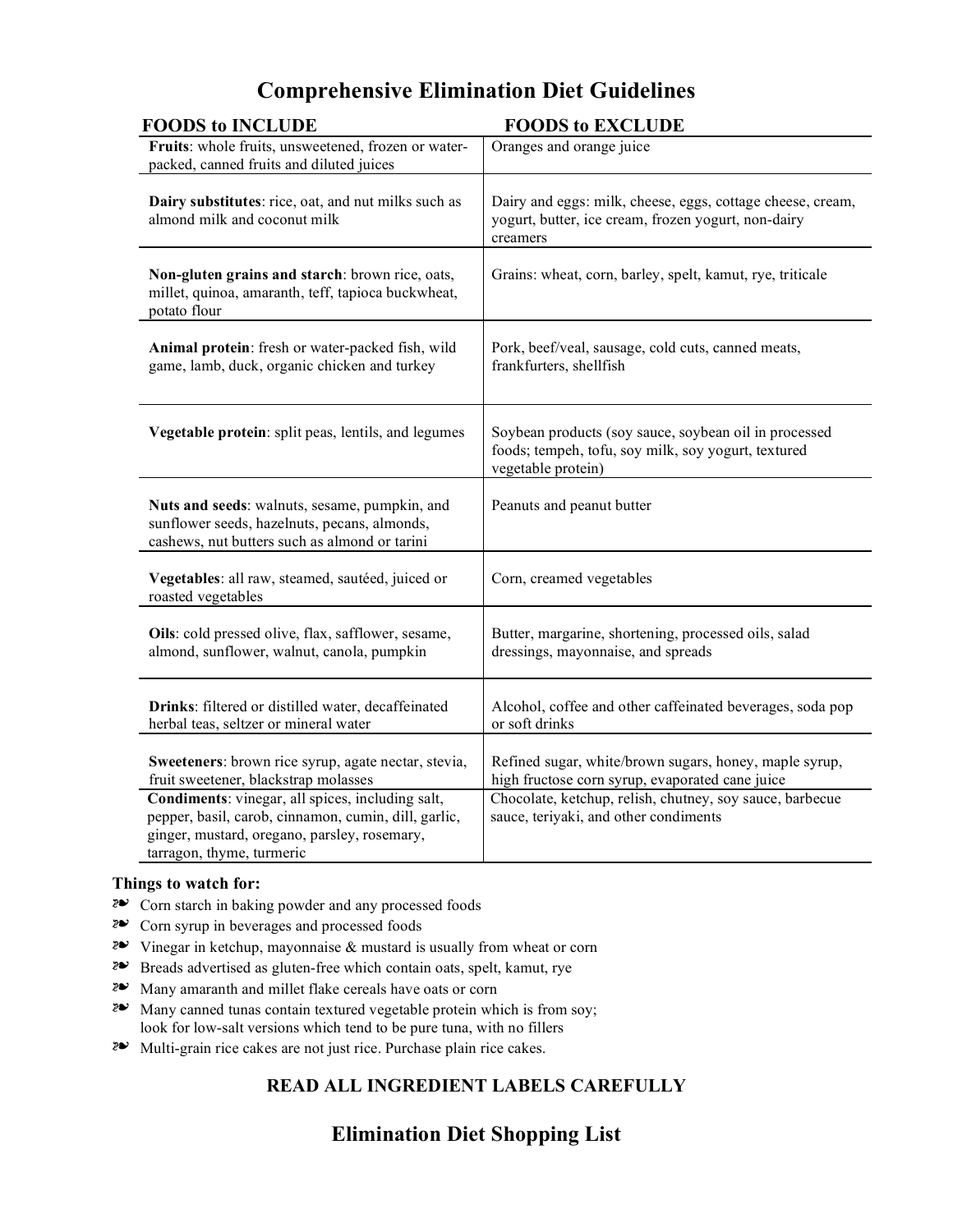# **Fruits**

 $\checkmark$  Apples, applesauce

**Vegetables cont.** Snow peas

 $\checkmark$  Sweet potato & yams Swiss chard

**Non-Gluten Grains**

 $\checkmark$  Amaranth<br> $\checkmark$  Millet  $\checkmark$  Millet Oat  $\checkmark$  Quinoa

 $\checkmark$  Teff  $\checkmark$  Buckwheat

**Vinegars**

 $\begin{matrix} \checkmark & \text{Basil} \\ \checkmark & \text{Black} \end{matrix}$ 

 $\checkmark$  Apple Cider  $\checkmark$  Balsamic<br> $\checkmark$  Bed Wine  $\checkmark$  Red Wine Rice  $\checkmark$  Tarragon Ume Plum

\* *All the above vegetables can be consumed raw, juiced steamed, sautéed,*  **Breads & Baking**  $\checkmark$  Arrowroot  $\checkmark$  Baking soda  $\checkmark$  Rice bran<br> $\checkmark$  Gluten fre

Gluten free breads

potato, tapioca Rice flour pancake mix

 $\checkmark$  Free-range chicken, turkey, duck

tuna, mahi-mahi

 Water-packed canned tuna (watch for added

Mochi

Lamb

protein from soy)<br> $\checkmark$  Wild game Wild game

**Dairy Substitutes** Almond Milk  $\checkmark$  Rice Milk

 $\sqrt{ }$  Oat milk

 $\checkmark$  Almond<br> $\checkmark$  Flax See Flax Seed  $\checkmark$  Canola  $\sqrt{\frac{O}{D}}$  $\checkmark$  Pumpkin Safflower Sesame Sunflower Walnut

**Sweeteners**

**Condiments**

vinegar)  $\checkmark$  Nutritional yeast

concentrate)  $\checkmark$  Agave nectar Molasses  $\checkmark$  Rice syrup Stevia

**Beverages**

**Oils**

Coconut Milk

 Mineral water  $\checkmark$  Pure unsweetened fruit or vegetable juices  $\checkmark$  Spring water

Herbal tea (non- caffeinated)

 $\checkmark$  Fruit sweetener (Mystic lake Dairy, or Wax Orchards, or apple juice

 $\checkmark$  Mustard- (made with apple cider

**Flesh Foods**

 Flours: rice, teff, quinoa, millet, tapioca, amaranth, garbanzo bean,

 $\checkmark$  Fresh ocean fish, e.g. - Pacific salmon, halibut, haddock, cod, sole, pollock,

Rice -brown, white, wild

**Herbs, Spices & Extracts**

 Black pepper  $\checkmark$  Cinnamon  $\checkmark$  Cumin  $\checkmark$  Dandelion<br> $\checkmark$  Dill V Dill<br>V Drv  $\checkmark$  Dry mustard<br> $\checkmark$  Garlic  $\checkmark$  Garlic<br> $\checkmark$  Ginger  $\checkmark$  Ginger  $\checkmark$  Nutmeg  $\checkmark$  Oregano  $\checkmark$  Parsley<br> $\checkmark$  Rosema  $\checkmark$  Rosemary<br> $\checkmark$  Salt-free h

 $\checkmark$  Salt-free herbal blends<br> $\checkmark$  Sea salt

Pure vanilla extract

 $\checkmark$  Sea salt  $\checkmark$  Tarragon  $\checkmark$  Thyme Turmeric

**Cereals & Pasta**   $\checkmark$  Cream of rice

 Puffed rice  $\checkmark$  Puffed millet  $\checkmark$  Quinoa flakes Rice pasta  $\checkmark$  100% buckwheat noodles Rice crackers

Oats

 $\checkmark$  Spinach  $\checkmark$  Squash

 $\sqrt{ }$  Tomato Watercress Zucchini

*or baked*

- $\checkmark$  Apricots (fresh)
- $\checkmark$  Bananas<br> $\checkmark$  Blackber
- $\checkmark$  Blackberries<br> $\checkmark$  Blueberries
- $\checkmark$  Blueberries<br> $\checkmark$  Cantaloune
- $\checkmark$  Cantaloupe
- $\checkmark$  Cherries
- $\checkmark$  Coconut<br> $\checkmark$  Figs (fres
- $\checkmark$  Figs (fresh)<br> $\checkmark$  Grapefruit
- $\checkmark$  Grapefruit<br> $\checkmark$  Huckleberr
- $\checkmark$  Huckleberries<br> $\checkmark$  Kiwi
- $\checkmark$  Kiwi
- $\checkmark$  Kumquat<br> $\checkmark$  Lemon li
- $\checkmark$  Lemon, lime
- $\checkmark$  Loganberries
- $\checkmark$  Mangos
- $\checkmark$  Melons<br> $\checkmark$  Mulberr
- $\checkmark$  Mulberries<br> $\checkmark$  Nectarines
- $\checkmark$  Nectarines
- $\checkmark$  Papayas<br> $\checkmark$  Peaches
- $\checkmark$  Peaches
- $\checkmark$  Pears
- Prunes
- $\checkmark$  Raspberries
- Strawberries
- 
- 

# **Vegetables**

- 
- 
- 
- $\checkmark$  Bamboo shoots<br> $\checkmark$  Beets & beet to
- $\checkmark$  Beets & beet tops<br> $\checkmark$  Bok chov
- $\checkmark$  Bok choy
- $\checkmark$  Broccoflower
- $\checkmark$  Broccoli<br> $\checkmark$  Brussels
- 
- $\checkmark$  Cabbage
- $\checkmark$  Bell peppers
- $\checkmark$  Carrots
- ✓ Cauliflower<br>✓ Celerv
- $\checkmark$  Celery<br> $\checkmark$  Chives
- $\checkmark$  Chives
- $\checkmark$  Cucumber<br> $\checkmark$  Dandelion
- $\checkmark$  Dandelion greens<br> $\checkmark$  Eggnant
- 
- $\checkmark$  Endive
- 
- 
- 
- 
- 
- 
- 
- 
- 
- seaweed, kelp

# **Beans**

All beans except soy

- 
- \* *All the above fruit can*
- *be consumed raw or juiced*

- $\checkmark$  Artichoke
- $\checkmark$  Asparagus
- $\checkmark$  Avocado
- 
- 
- 
- 
- 
- $\checkmark$  Brussels sprouts<br> $\checkmark$  Cabbage
- 
- 
- 
- 
- 
- 
- 
- 
- $\checkmark$  Eggplant<br> $\checkmark$  Endive
- 
- Kale
- $\checkmark$  Kohlrabi
- $\checkmark$  Leeks
- $\checkmark$  Lettuce -- red or green leaf &
- Chinese
- $\checkmark$  Mushroom
- $\checkmark$  Okra
- $\checkmark$  Onions<br> $\checkmark$  Pak-Ch
- $\checkmark$  Pak-Choi Parsley
- Potato
- Red Leaf Chicory
- Sea Vegetables –

Lentils - brown, green, red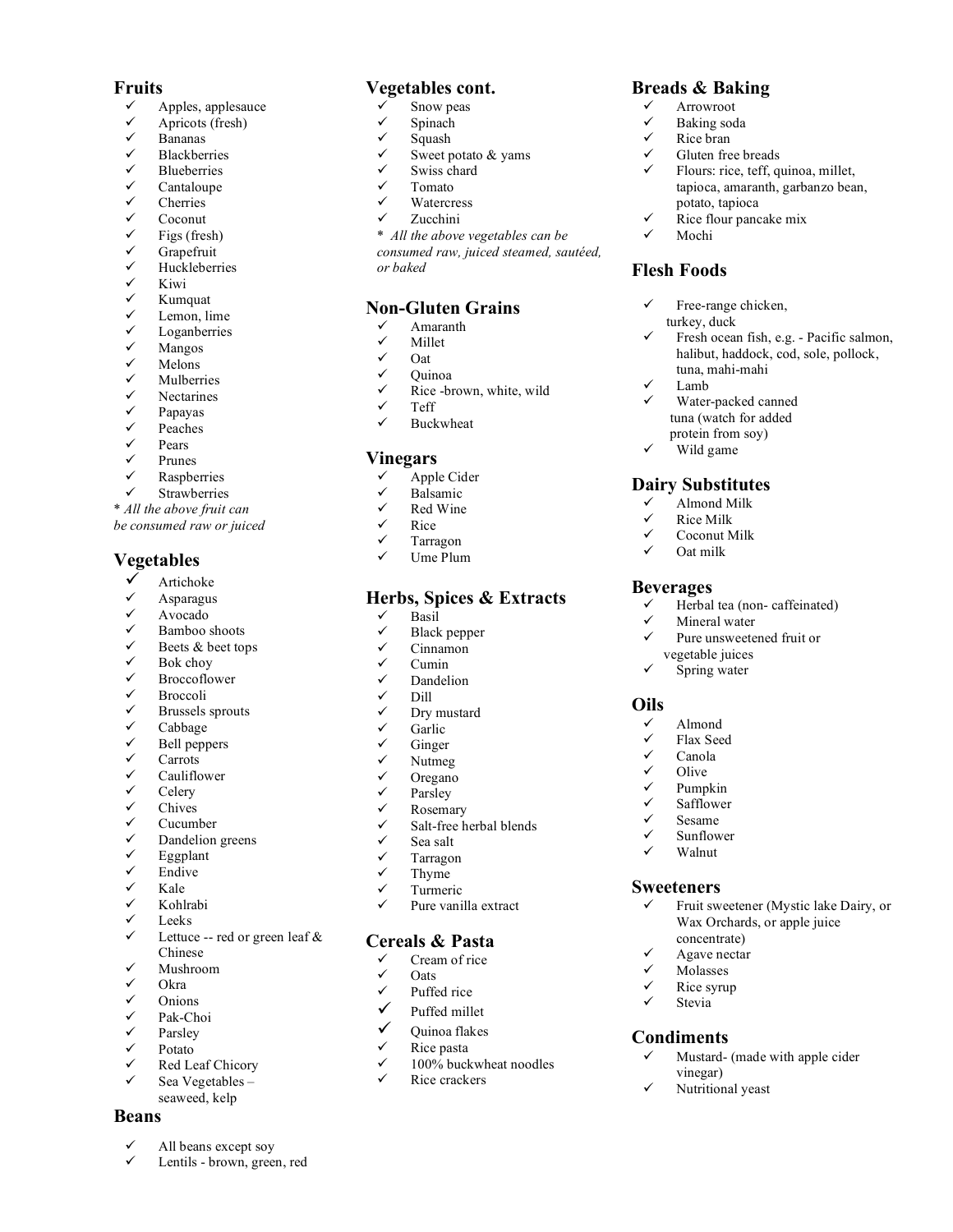$\checkmark$  Split peas

\* *All the above beans can be dried or canned*

# **Nuts & Seeds**

- 
- $\checkmark$  Almonds<br> $\checkmark$  Cashews
- $\checkmark$  Cashews<br> $\checkmark$  Flax seed
- $\checkmark$  Flax seeds<br> $\checkmark$  Hazelnuts (  $\checkmark$  Hazelnuts (Filberts)<br> $\checkmark$  Pecans
- 
- Pistachios
- Poppy seeds
- Pumpkin seeds
- Sesame seeds
- V<br>
Pecans<br>
V<br>
Poppy s<br>
V<br>
Pumpki<br>
V<br>
Sesame<br>
V<br>
Walnut: Sunflower seeds
- Walnuts

\**All the above seeds can be consumed as butters and spreads (e.g., tahini)*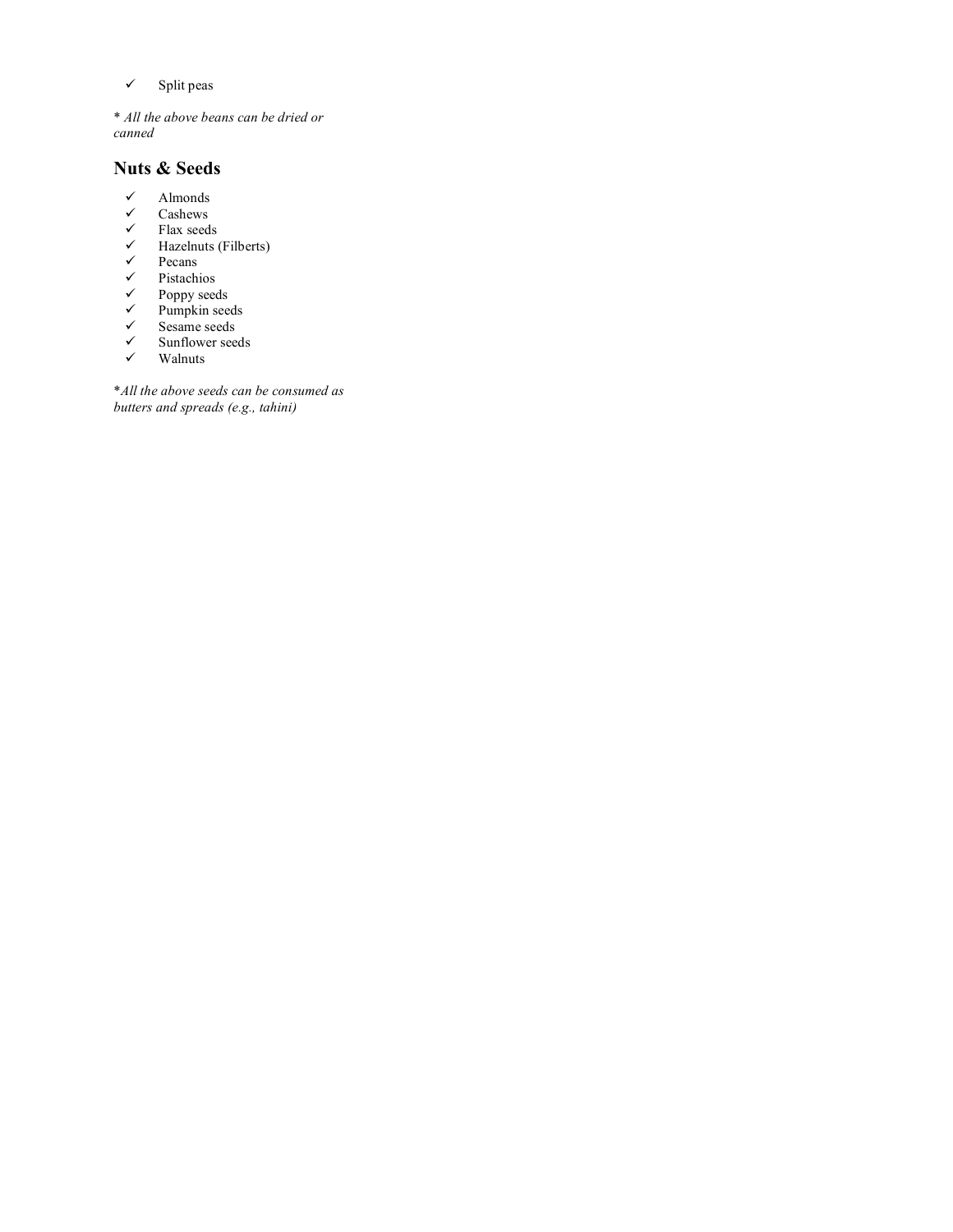# **Comprehensive Elimination Diet 7-Day Menu Plan**

- $\checkmark$  This is a suggested day-by-day menu for one week while on the Comprehensive Elimination Diet.
- $\checkmark$  Use this menu to stimulate your own ideas and modify it according to your own taste.
- $\checkmark$  Serving sizes in each recipe are approximate; adapt them to your own appetite.
- $\checkmark$  You may mix and match foods from different days according to your own preferences.
- $\checkmark$  Substitutions with store bought items are allowed as long as you avoid restricted foods. For example, many instant soups or canned soups from the health food store are OK – read labels.
- $\checkmark$  Recipes for the menu items marked with an asterisk (\*) are included at the end of this handout.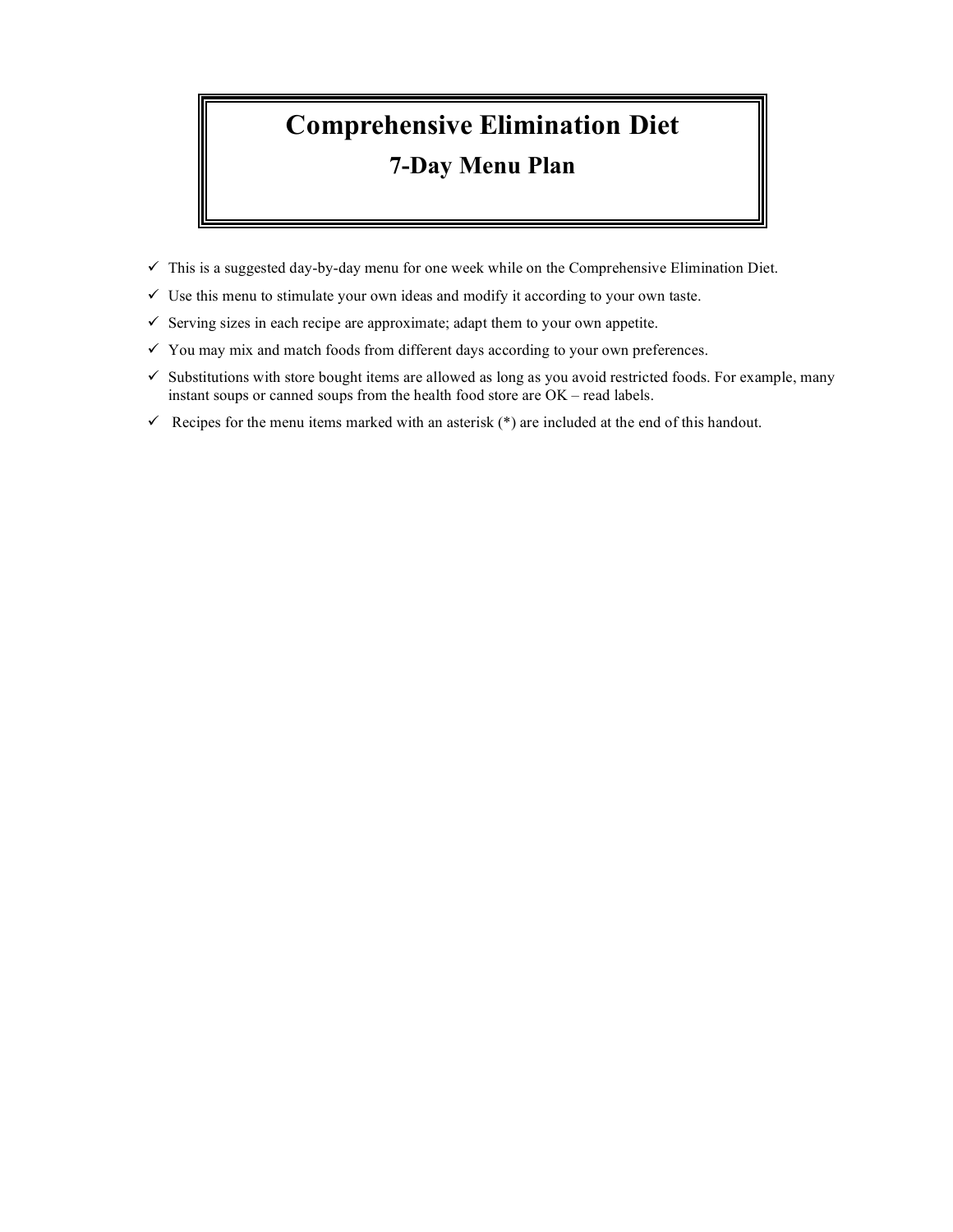### **Breakfast**

Cooked whole grain cereal (oatmeal, cream of brown rice, buckwheat, teff, or quinoa flakes)

- $\checkmark$  served with rice, oat, or almond milk, cinnamon, and allowable sweetener of your choice  $\checkmark$  sarnished with chonned walnuts almonds hazelnuts or toasted numnkin seeds
- garnished with chopped walnuts, almonds, hazelnuts, or toasted pumpkin seeds
- $\checkmark$  topped with fresh or frozen unsweetened fruit

### **Lunch**

Lentil Soup\* or Split Pea Soup,\* or black bean soup Sesame rice crackers or rice cakes Carrot and celery sticks Fresh figs, plums, or cherries

### **Dinner**

Broiled salmon Cooked millet or baked white or sweet potato or Quinoa Salad\* Oven Roasted Veggies\* Mixed greens salad with Vinaigrette Dressing\* Crispy Rice Squares\* or fresh apple

# DAY **2**

# **Breakfast**

Fruit Smoothie:

- $\checkmark$  blend rice or almond milk with  $\frac{1}{2}$  banana and/or pineapple slice and one or two ice cubes
- $\checkmark$  add flax powder or other fiber if desired
- Applesauce Bread\* or Banana Bread\*

### **Lunch**

Asparagus Soup\* (or yesterday's leftover soup) Cabbage Salad\* Rice cakes with walnut butter Fresh peach or pear

### **Dinner**

Broiled lamb chop Nutty Green Rice\* or Mock Mac 'n Cheese\* Cooked veggie mix:

- $\checkmark$  steam broccoli, cauliflower, and carrots
- $\checkmark$  toss with olive oil and herbs (oregano, thyme, basil, tarragon, etc.)

Fruity Spinach Salad \*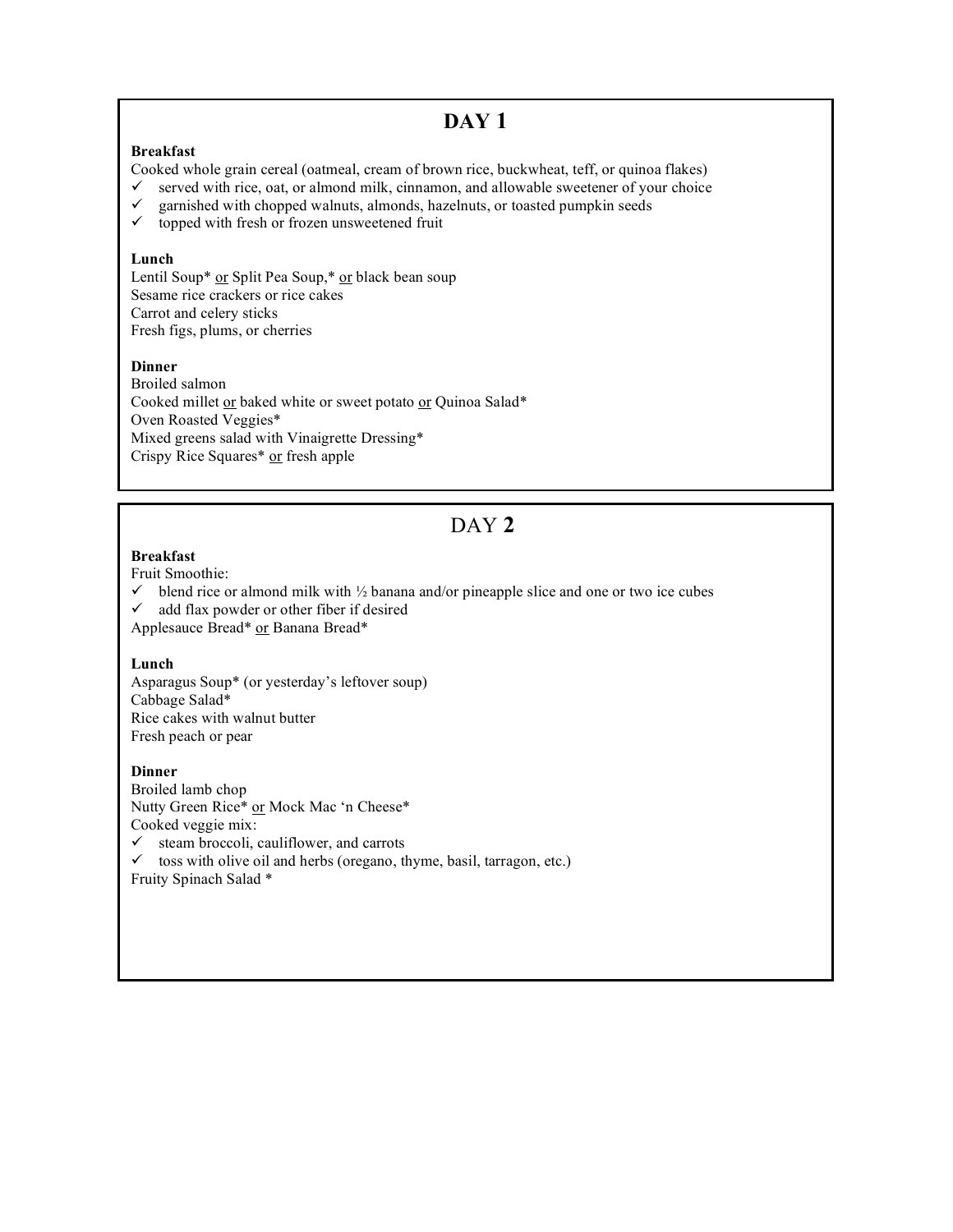# DAY **3**

### **Breakfast**

Nutri-Ola,\* or crispy brown rice, or puffed rice or puffed millet cereal  $\checkmark$  served with rice or almond milk, topped with sliced berries Leftover Applesauce or Banana Bread

# **Lunch**

Brown rice and black beans mix

- $\checkmark$  topped with flax oil
- $\checkmark$  garnished with chopped scallions and sliced avocado or Guacamole\*

Baking Powder Biscuits\*

Tropical fruit salad

- $\checkmark$  sliced mango, kiwi, and strawberries
- $\checkmark$  topped with shredded unsweetened coconut and chopped walnuts or pecans

# **Dinner**

Broiled or poached halibut

Baked butternut or acorn squash, sprinkled with cinnamon

Chopped zucchini, red peppers, garlic and onion sautéed in olive oil, topped with basil Mixed green salad with Vinaigrette Dressing

 $\checkmark$  choose greens from arugula, endive, radicchio, red leaf, romaine, butter head, Boston, cabbage, dandelion, escarole; add red cabbage, garbanzo beans, red onion, olives, carrots

Mochi rice squares and fresh fruit

# DAY **4**

# **Breakfast**

Sweet Potato Delight\* and/or leftover Nutri-Ola\* square Cantaloupe half, filled with blueberries and sprinkled with cinnamon

# **Lunch**

Leftover Brown Rice and Black Beans mix or Halibut salad:

- $\checkmark$  Mixed greens of your choice
- $\checkmark$  chopped vegetables with garbanzo or kidney beans
- $\checkmark$  leftover halibut cut into chunks
- $\checkmark$  Vinaigrette Dressing

Fresh banana or leftover Crispy Rice Squares\*

# **Dinner**

Skinless chicken, oven baked or broiled, sprinkled with garlic powder and tarragon Brown rice or wild rice, or Basic Kasha \*, dressed with flax or sesame oil

Asparagus, cut into 1-inch pieces and stir-fried in olive oil and garlic Gingerbread\*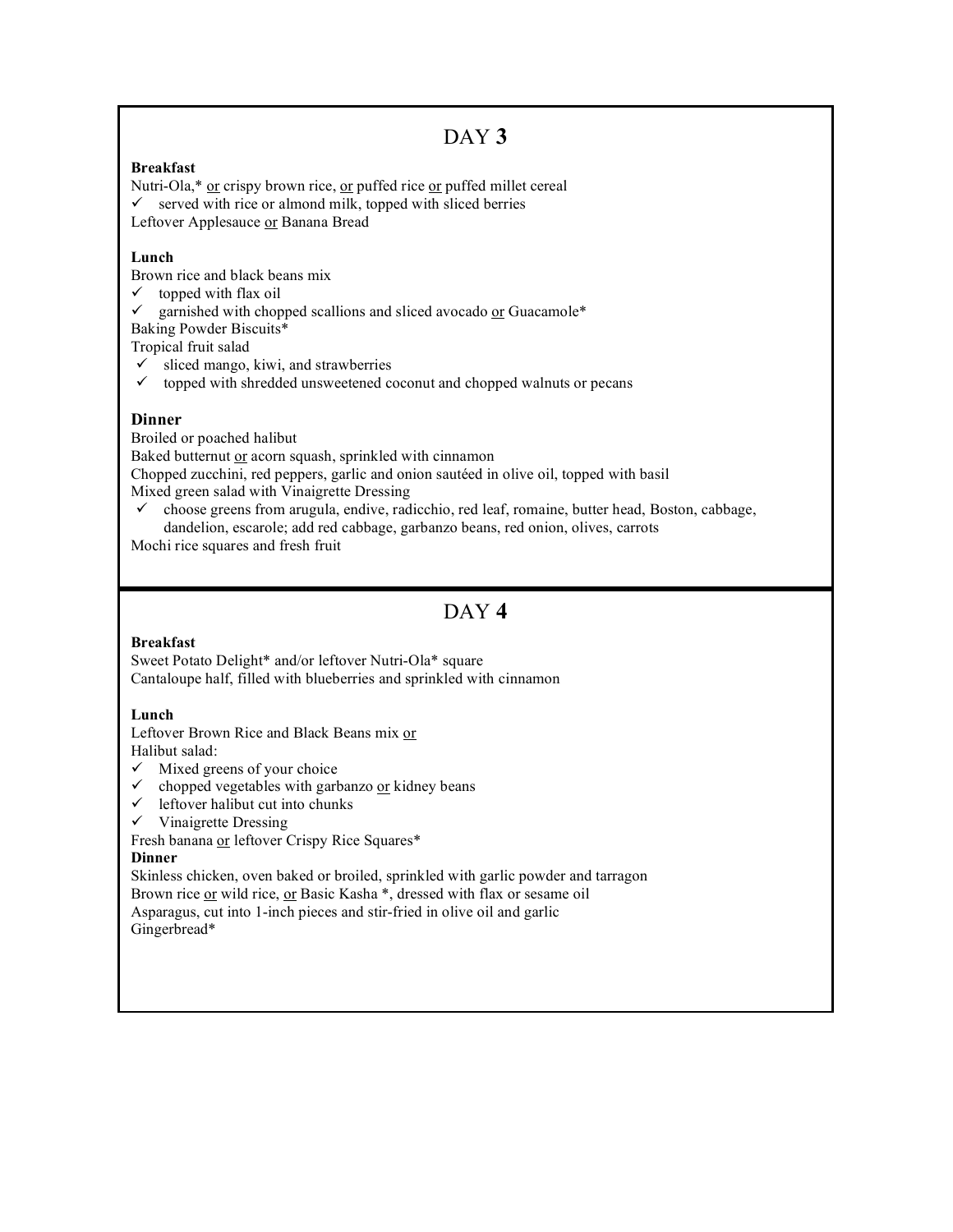# DAY **5**

# **Breakfast**

Mochi Rice Waffles\*, topped with Sautéed Apples\* Fruit Smoothie:

- $\checkmark$  blend rice or almond milk with a peach and/or raspberries and one or two ice cubes
- $\checkmark$  add flax powder or other fiber if desired

# **Lunch**

Quinoa Salad or

Chicken salad:

- $\checkmark$  mixed greens
- $\checkmark$  leftover chicken, cut into pieces
- $\checkmark$  your choice of Guacamole or Nutty Mayo

Beans and Greens Soup\*

Rice cakes or rice bread with Pear Honey\* or unsweetened apple butter

### **Dinner**

Fresh tuna, topped with herbs (tarragon, dill, or parsley), and broiled Rice pasta with olive oil and Mock Pesto\* or baked sweet potato topped with flax oil Steamed vegetables: kale or collard greens tossed with olive oil and garlic Mixed green salad with kidney beans and Vinaigrette Dressing Fresh fruit salad: mango and pineapple chunks, sliced kiwi

# DAY **6**

# **Breakfast**

Meal in a Muffin\*, or Breakfast Rice Pudding\* Rice milk, oat milk, or almond milk, berries, sweetener and pecans

# **Lunch**

# Tuna salad:

 $\checkmark$  leftover tuna mashed, and mixed with:

 $\checkmark$  hummus (from health food store)

Leftover Beans and Greens soup

Baking Powder Biscuits

Fresh pear or nectarine

### **Dinner**

Roast turkey breast or broiled turkey burger or Spiced Lentil Casserole\* and/or Brown Rice and Peas\* Steamed broccoli, carrots and/or green beans topped with flax oil and herbs of choice Baked Apple\*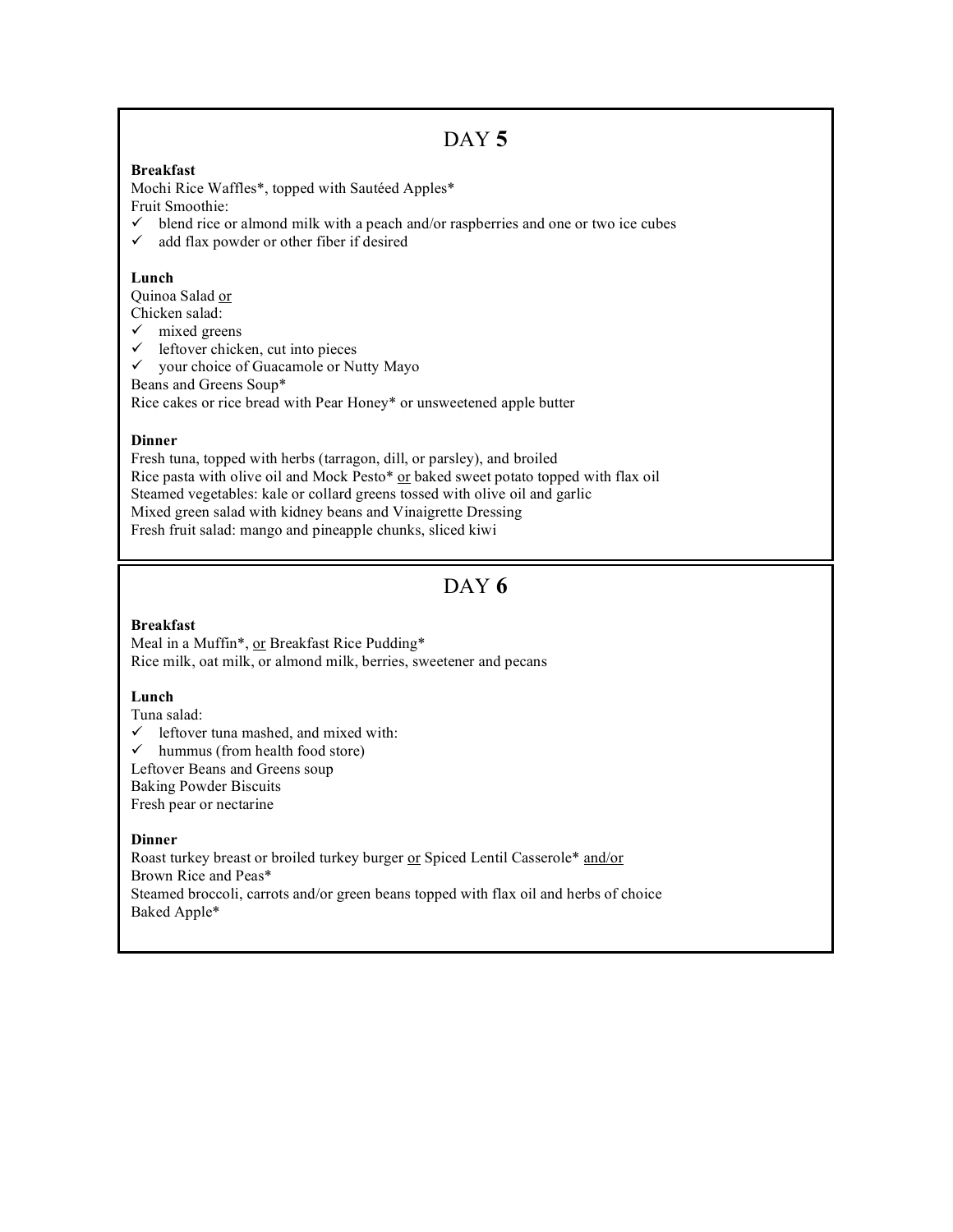DAY<sub>7</sub>

### **Breakfast**

Toasted rice bread topped with pear butter or Rice Pancakes\* topped with pear butter or sautéed apples Cantaloupe chunks

# **Lunch**

Turkey salad:

- $\checkmark$  Mixed greens or mix of cannelini beans, celery, scallions, and apple chunks,
- Nutty Mayo**\*** or hummus

Cucumber slices marinated in rice vinegar and dill Rice crackers

Banana

# **Dinner**

Rice Pasta Primavera\* or Black Beans and Yellow Rice\* Pickled Beets\* Mixed greens salad with cherry tomatoes and Vinaigrette Dressing Leftover Breakfast Rice Pudding topped with dried apples

# **Snack Suggestions**

- 2<sup>2</sup> Rice cakes or rice crackers spread with:
	- $\checkmark$  almond or cashew nut butter, or
	- $\checkmark$  apple butter, or
	- $\checkmark$  Pear Honey\*
- 2<sup>2</sup> Sesame rice crackers and hummus
- Fresh fruits (except orange)
- Fresh raw veggie wedges
- Nuts and seeds (except peanuts)
- Crispy Rice Squares (recipe on page 15), Gingerbread, (recipe on page 20)
- Mochi rice squares, plain, with smashed berries or nut butters
- Sparkling mineral water or seltzer with unsweetened fruit juice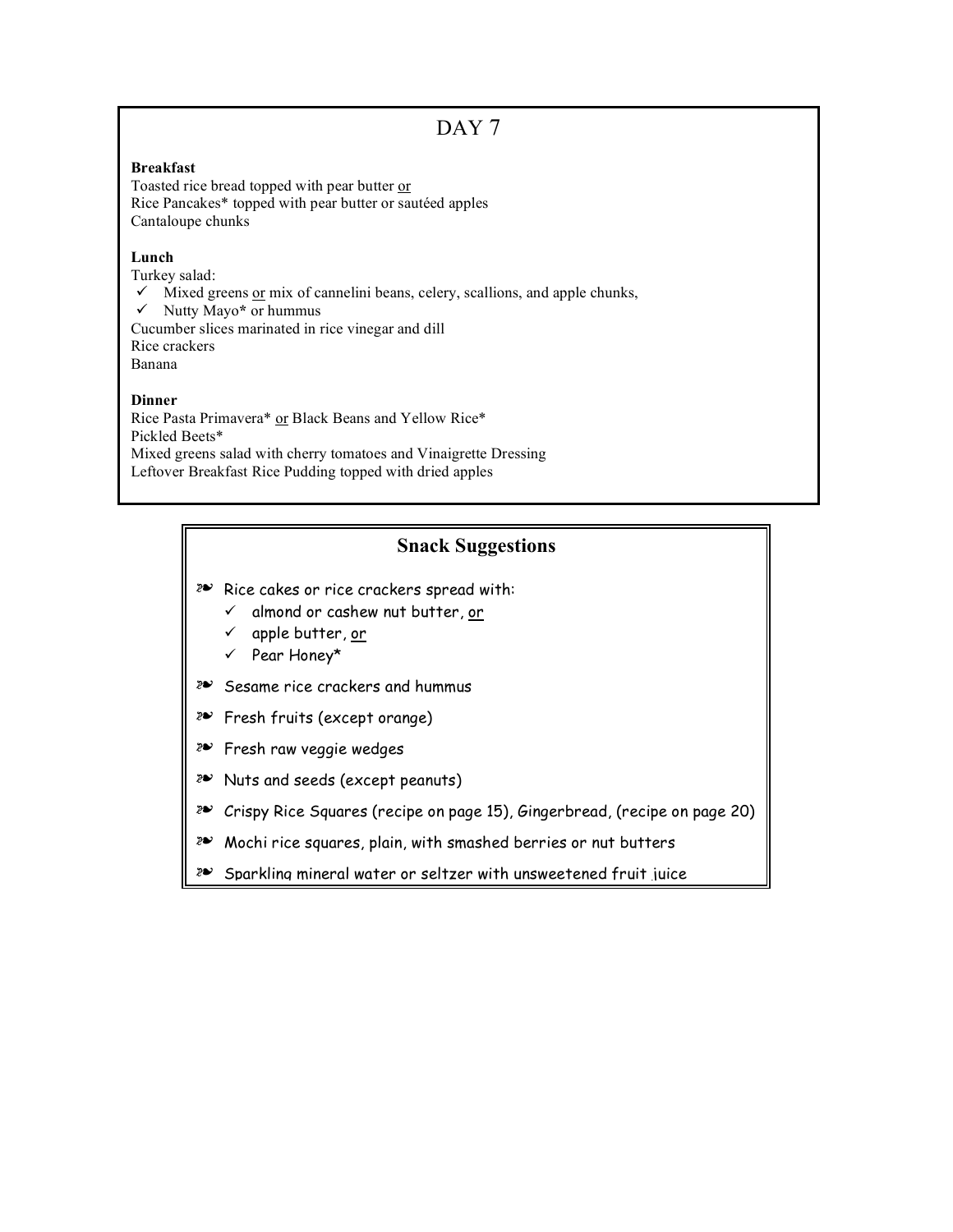# **Comprehensive Elimination Diet Recipes for 7 Day Menu**

# **DAY 1 RECIPES**

#### **Lentil Soup** - *Serves 4*

2 cloves garlic, minced 1 medium onion, chopped 2 large carrots, sliced or chopped 2 stalks celery, chopped 1 ½ cups red and/or green lentils, well rinsed 2 quarts water or broth Pinch thyme or any herbs of your choice Salt to taste

Combine first 6 ingredients and bring to boil. Add seasonings. Reduce heat to medium-low and simmer, partially covered, until lentils are soft. Green lentils need about 45 minutes to 1 hour, while red lentils only need 20-30 minutes. Puree half of the soup in the blender if you prefer a creamy soup.

#### **Split Pea Soup** - *Serves 6*

3 cups dry split peas, well rinsed 2 quarts water 1 tsp. salt 1 bay leaf  $\frac{1}{2}$  - 1 tsp. dry mustard 2 onions, chopped fine 4 cloves garlic, minced 3 stalks celery, chopped 2 medium carrots, sliced Salt and pepper to taste 3 Tbsp. apple-cider vinegar or rice vinegar

Combine peas, water, salt, bay leaf, and mustard in 6-quart pot. Bring to boil, reduce heat and simmer, partially covered for about 20 minutes. Add vegetables and simmer for another 40 minutes, stirring occasionally. Add more water as needed. Add salt, pepper, and vinegar to taste.

#### **Quinoa Salad** - *Serves 8-10*

1 ½ cups quinoa, rinsed several times 3 cups water, or chicken broth or vegetable broth (or a combination) 1 cup fresh or frozen peas (frozen baby peas should be just defrosted) Chopped veggies, raw or lightly steamed (broccoli, asparagus, green beans, etc)  $\frac{1}{2}$  cup chopped red onion 1 pint cherry tomatoes (optional)  $\frac{1}{2}$  cup chopped black olives (optional) 1/3 cup olive oil 2 Tbsp. balsamic vinegar or lemon juice 1 or 2 crushed garlic cloves 2-4 Tbsp. fresh dill, chopped (or 1 Tbsp. dried dill) 2 Tbsp. chopped fresh parsley salt and pepper to taste

Rinse quinoa well (quinoa tastes bitter if not well rinsed). Bring 3 cups water or broth to a boil. Add rinsed quinoa and bring back to boil. Simmer uncovered for about 15 minutes until liquid is well absorbed. Transfer to large bowl with a small amount of olive oil to prevent sticking, and allow to cool. Meantime, mix together remaining oil, vinegar or lemon juice, parsley, and garlic in a small bowl. Add veggies to quinoa and toss well with dressing mixture, dill, salt and pepper. Chill before serving.

### **Oven Roasted Veggies** – *number of servings depend on amount of veggies used*

Use any combination of the following vegetables, unpeeled, washed, and cut into bite-sized pieces: eggplant, small red potatoes, red onion, yellow or green summer squash, mushrooms, asparagus. Toss with crushed garlic cloves, olive oil and sprinkle with rosemary, oregano, tarragon, and basil to taste. Spread in roasting pan in single layers and roast approximately 20-25 minutes at 400 degrees until veggies are tender and slightly brown, stirring occasionally. The amount of time needed depends on the size of the veggie. Salt and pepper to taste. Serve while warm, or use cold leftovers in salad.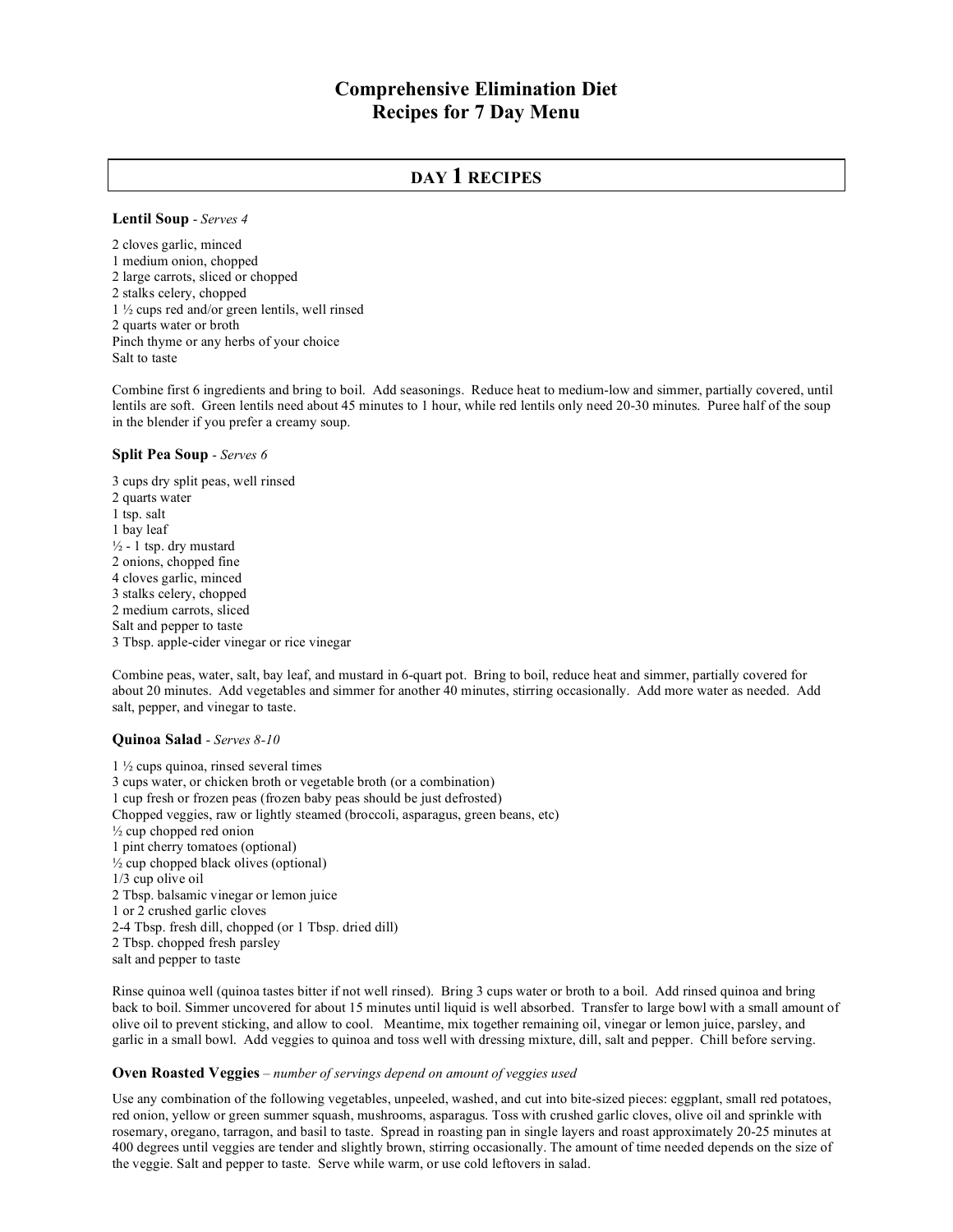#### **Vinaigrette Dressing** - *6 servings (approximately)*

*Note: ingredient amounts in this recipe are approximate - use more or less of certain ingredients to adapt recipe to your personal taste).*

¼ cup each flax and extra-virgin olive oils 3 Tbsp. Balsamic vinegar (preferred because it has the richest flavor) 2-3 Tbsp. water 1 tsp. dry mustard 1-3 cloves fresh garlic (whole pieces for flavor or crushed for stronger taste) Salt and pepper to taste Oregano, basil, parsley, tarragon or any herbs of your choice, fresh or dried

Place vinegar, water and mustard in a tightly capped jar, and shake well to thoroughly dissolve mustard. Add oil and remaining ingredients and shake well again. Store refrigerated and shake well before using. Dressing will harden when cold; allow 5-10 minutes to re-liquify.

#### **Crispy Rice Squares** - *2 dozen*

1 tsp. cold pressed canola oil  $\frac{1}{2}$  cup brown rice syrup 2 Tbsp. sesame tahini, or almond butter 3 tsp. vanilla extract 2 cups crispy brown rice cereal 2 cups puffed rice 2 cups puffed millet or Perky's Nutty Rice  $\frac{1}{2}$  cup pumpkin or sunflower seeds  $\frac{1}{2}$  cup currants, chopped dried apple or dates

Heat oil in a large pot; add rice syrup and tahini or almond butter. Stir until bubbly. Remove from heat and stir in vanilla. Add remaining ingredients and mix well with a wooden spoon. Press into an ungreased 13x9" pan and press mixture flat. Let mixture set at room temperature or refrigerate. Cut into squares. Store in an airtight container*.* 

# **DAY 2 RECIPES**

#### **Applesauce Bread** – *Yields 14 slices*

1 cup teff flour 1 cup oat or rice flour 1 tsp. baking soda  $\frac{1}{2}$  tsp. cinnamon  $\frac{1}{4}$  tsp. salt  $\frac{1}{4}$  tsp. nutmeg 1 cup unsweetened applesauce 1 Tbsp. safflower or sesame oil  $\frac{1}{2}$  cup brown rice syrup or fruit juice concentrate Egg Replacer to equal 1 egg *(refer to recipe on page 25)* 3-4 Tbsp. Apple butter 1 tsp. pure vanilla extract

Combine the dry ingredients in a large bowl. Combine the wet ingredients in a small bowl and mix into the dry ingredients. Pour into oiled 9 inch square pan. Bake at 350 degrees for 30 minutes.

#### **Banana Bread -** *Yields 14 slices*.

¼ cup walnuts, ground finely in blender 1¾ cups brown rice flour ½ cup arrowroot 2 tsp. baking soda ¼ tsp. salt  $\frac{1}{2}$  cup chopped walnuts 1½ cups ripe mashed banana ¼ cup safflower or sesame oil 6 Tbsp. apple juice concentrate Egg Replacer to equal 2 eggs *(refer to recipe on page 25)* 1 tsp vanilla extract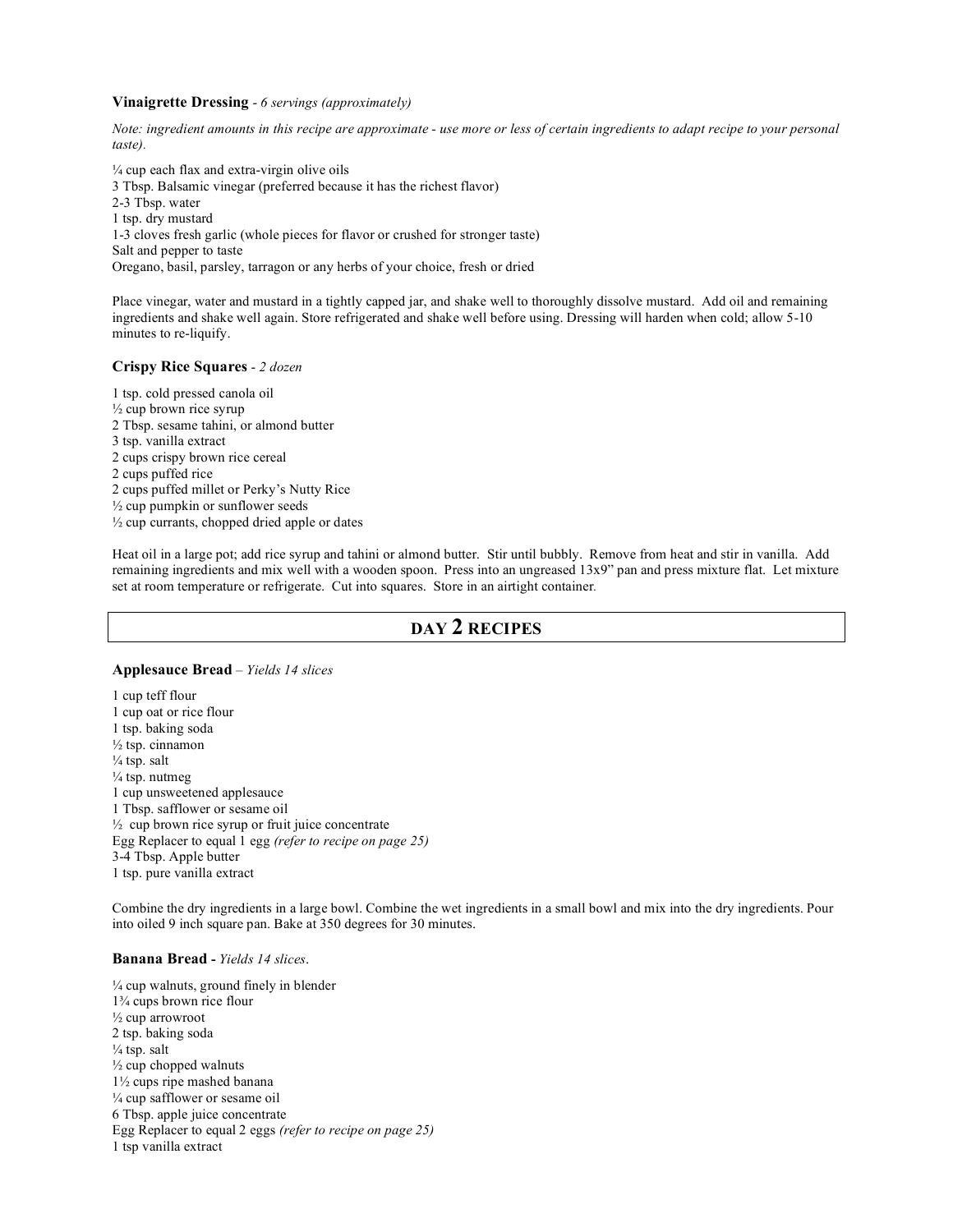Preheat oven to 350 degrees. Mix finely ground walnuts with flour, arrowroot, baking soda and salt in a large bowl. Stir in the chopped walnuts. In a separate bowl, mix together the banana, oil, apple juice, egg replacer, lemon and vanilla. Add to the flour mixture and stir until just moistened. Do not over mix. Pour into a greased 9"X5" loaf pan and bake for 55-60 minutes or until cake tester inserted in middle comes out clean. Cool in pan for 10 minutes, then remove from pan and cool on wire rack.

#### **Asparagus Soup** - *Serves 4*

*Used with permission from "The Allergy Self Help Cookbook", by Marjorie Hurt Jones, R.N. Rodale Press, Emmaus, Pa.*

1 lb. asparagus, trimmed 2 medium leeks or 4 large shallots 1 Tbsp. oil 2-3 cloves garlic, minced 2 cups water or chicken stock 1 tsp. dried dill weed pinch nutmeg

Slice off the tips of the asparagus and reserve them. Cut the remaining stalks into 1" pieces. Slice the leeks in half lengthwise and wash under cold water to remove any sand. Slice into ¼" pieces. Sautée the leeks or shallots in the oil over medium heat until soft. Add the garlic and sliced asparagus stalks. Cook, stirring, another minute or two. Add the water or stock and dill. Simmer 10-12 minutes.

Remove from heat, allow to cool 5-10 minutes. Puree half the volume at a time. Return to pan, add the reserved asparagus tips and simmer 3-5 minutes or until tips are just barely tender. Add nutmeg. If soup is too thick, thin with additional water or stock.

#### **Cabbage Salad** - *Serves 4-6*

1 small to medium head red cabbage, thinly sliced (or use half red and half green cabbage) 8 sliced radishes, or 1 grated carrot 3 green apples, diced 1 stalk celery, chopped ½ cup chopped walnuts or pecans dash garlic powder 2 Tbsp. olive oil 2 tsp. vinegar 1 tsp. lemon juice

Mix all ingredients in a bowl and allow to sit for an hour, stirring once or twice. Serve cold or at room temperature.

#### **Nutty Green Rice** - *Serves 4*

1 cup brown basmati rice 2 cups water  $\frac{1}{4}$  to  $\frac{1}{2}$  tsp salt  $\frac{1}{2}$  cup almonds 1 bunch parsley 1 clove garlic 1½ Tbsp. lemon juice 1½ Tbsp. olive oil ½ cucumber, diced pepper to taste

Bring water to a boil, add rice and salt, stir and simmer, covered, for 45 minutes. Remove from heat and let sit for another 10 minutes; then remove cover and allow to cool. While rice is cooking, blend almonds, parsley, garlic, and oil in a food processor. When rice is cool, stir with nut mixture and add pepper to taste. Garnish with cucumber if desired.

#### **Mock Mac 'n Cheese** - *Servings depend on amounts of ingredients used*

Cook desired amount of brown rice pasta according to package instructions. Toss cooked pasta with olive oil and sprinkle with several tablespoons of nutritional yeast. The yeast gives the pasta a cheese-like taste.

#### **Fruity Spinach Salad** - *Serves 6-8*

1 lb. fresh spinach, washed, dried, torn into pieces 1 pint fresh organic strawberries or raspberries, washed ½ cup chopped walnuts or sliced almonds

*Dressing:* 2 Tbsp. sesame seeds 1 Tbsp. poppy seeds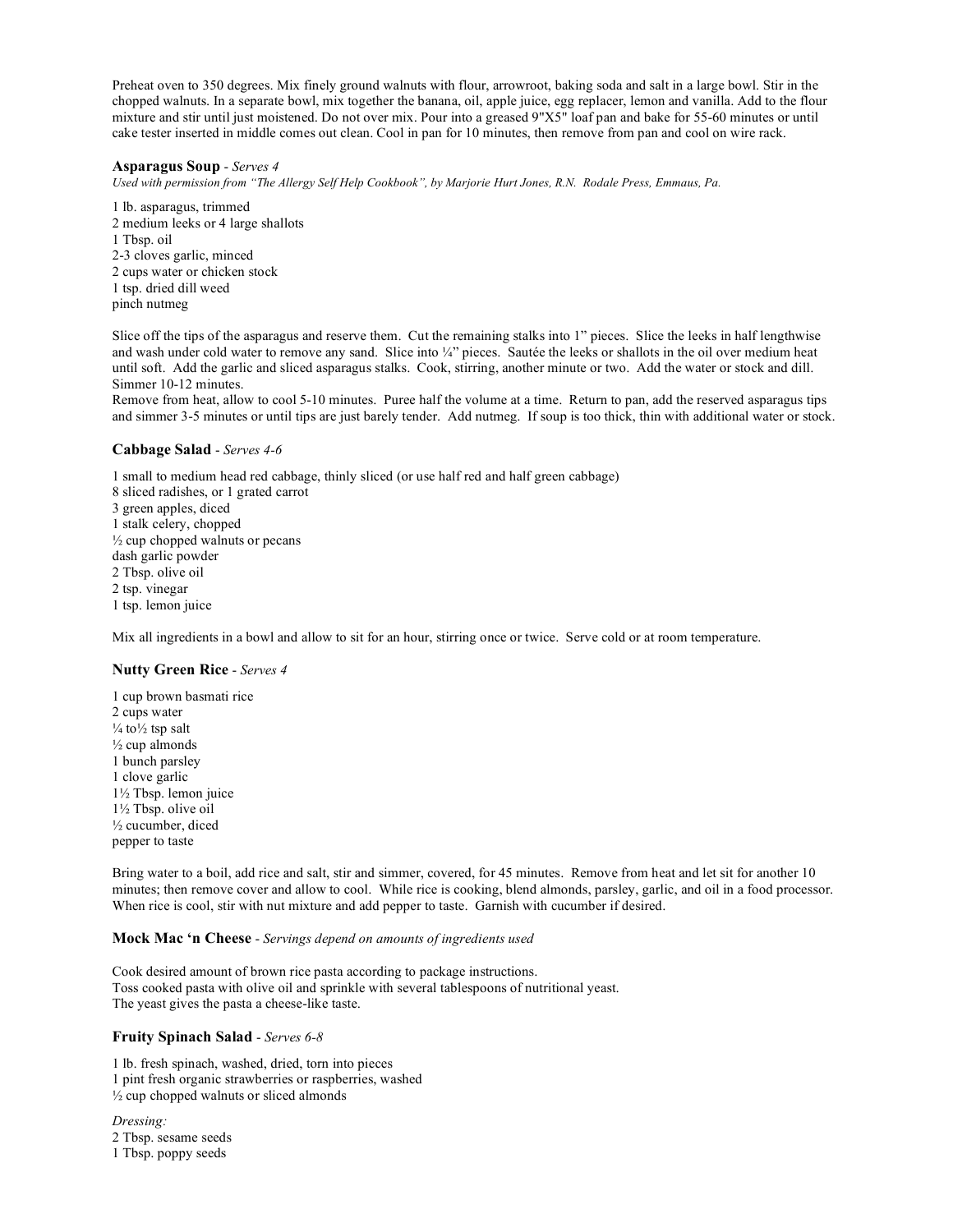Cut berries in half and arrange over spinach in serving bowl. Combine dressing ingredients in blender or food processor and process until smooth. Just before serving, pour over salad and toss. Garnish with nuts.

# **DAY 3 RECIPES**

#### **Nutri-Ola (basic recipe)** - *Serves 10*

*Adapted with permission from Sally Rockwell's "Allergy Recipes", Nutrition Survival Press, Seattle, Washington* 

- 2 cups arrowroot or millet flour or finely ground filberts, pecans, almonds, walnuts or
- sesame seeds
- 1 cup filberts or walnuts, coarsely ground
- 1 cup whole sesame seeds or sunflower seeds (or a combination)
- 1 cup (combined) finely chopped dried apples, papaya, apricots, currants
- $\frac{1}{2}$  cup fruit puree or frozen fruit concentrate
- $\frac{1}{2}$  cup sesame, or walnut or sunflower oil
- 2 tsp. pure vanilla or almond extract

Preheat oven to 275 degrees. Use a blender or food processor to grind nuts, grains or seeds to desired consistency. Mix the nuts, seeds and/or grains in a large bowl. Mix with fruit and sweetener, oil and vanilla. Pour over the dry mixture and stir lightly. Spread mixture into a lightly oiled 15"x10"x1" baking pan. Bake for 1 hour, stirring every 15 minutes. Cool. Break into small pieces for cereal or large chunks for snacks.

#### **Breakfast Bars**

Add Egg Replacer\* to equal 2 eggs *(refer to recipe on page 25)* to Nutri-Ola - Basic Recipe (above): Slowly add additional water to make a stiff batter. Follow above directions, but spread into an 8 or 9 inch square pan (ungreased) and bake at 350 degrees about 30 minutes. Cut into squares when done.

#### **Guacamole** - *Makes 1 <sup>½</sup> - 2 cups*

*Used with permission from "The Allergy Self Help Cookbook", by Marjorie Hurt Jones, R.N. Rodale Press, Emmaus, Pa.*

2-3 ripe avocados ¼ cup chopped onions ¼ tsp. vitamin C crystals 1 Tbsp. water 1 small clove garlic, chopped

Cut the avocados in half, remove the pits, then scoop the flesh into a blender or food processor. Add the onions, vitamin C crystals, water, and garlic. Process until smooth. Transfer to a small bowl. Cover and chill. Use within 2-3 days. To prevent darkening, coat top with a thin layer of oil. For a chunky version, mash the avocado with a fork and finely chop onions and garlic.

#### **Baking Powder Biscuits** - *Makes one dozen*

1½ cups brown rice flour  $\frac{1}{2}$  cup tapioca flour 4 tsp. baking powder 1/8 tsp. salt 3 Tbsp. Safflower or sesame oil 1 cup applesauce, unsweetened

Preheat oven to 425 degrees. In a medium-large mixing bowl, stir together dry ingredients. Sprinkle oil on top and mix well with a pastry blender or fork, until consistency is crumbly. Mix in applesauce and stir until blended. Spoon heaping tablespoonfuls onto ungreased cookie sheet. With spoon, lightly shape into biscuit. Bake 15-18 minutes until slightly browned. Serve warm for best flavor, but may be lightly reheated in a microwave.

# **DAY 4 RECIPES**

#### **Basic Kasha** - *Serves 4-5*

1 cup buckwheat groats 2 cups water, chicken or vegetable broth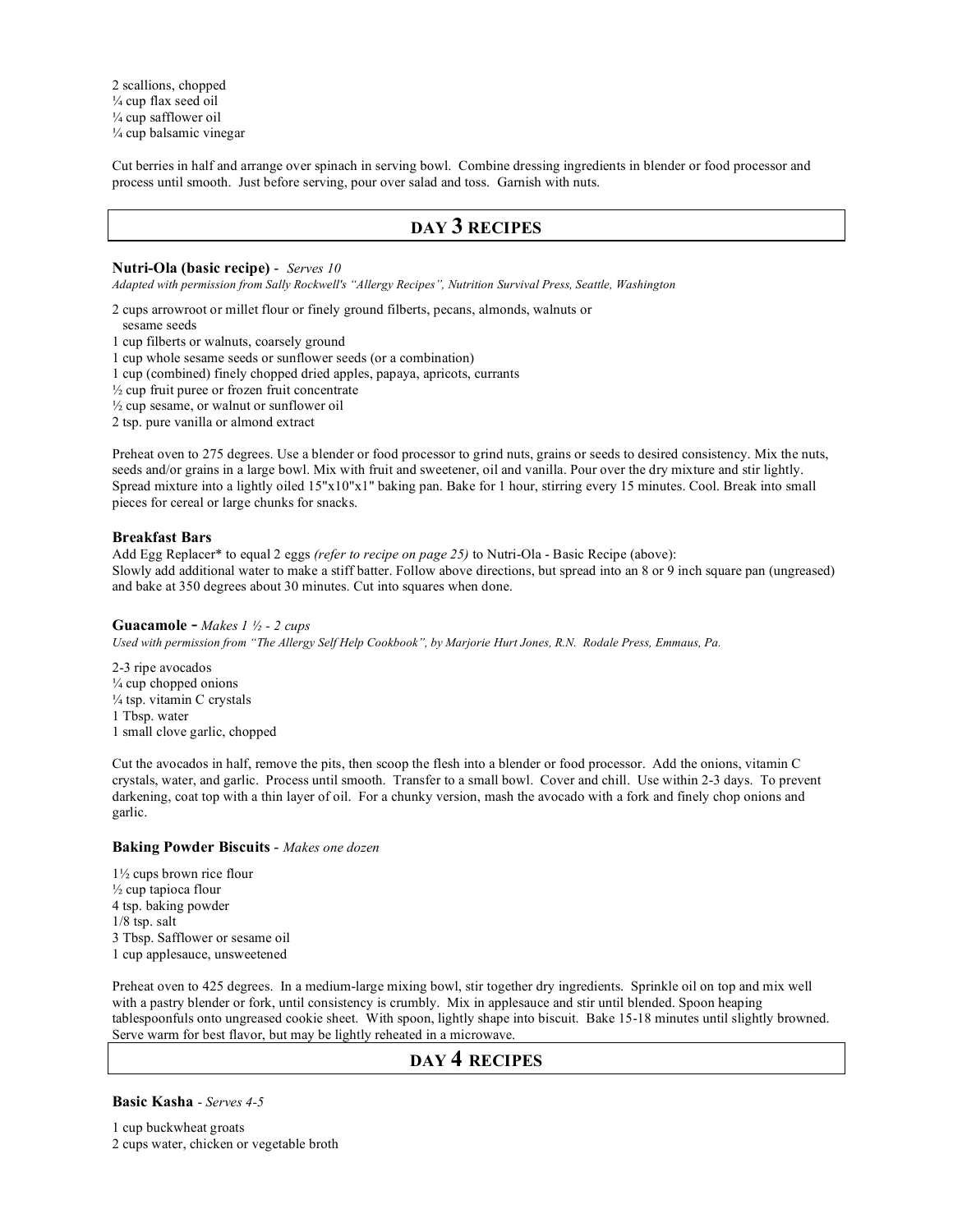Roast the dry buckwheat groats over medium heat in a dry skillet, stirring until the grains begin to smell toasty, about 2 minutes. Add the water or broth, cover and simmer for 20-30 minutes, until kasha is tender but not mushy. Pour off any excess liquid. Optional: add onion, garlic and herbs to the dish.

#### **Sweet Potato Delight** - *Serves 1-2*

*Adapted and used with permission from "The Allergy Self Help Cookbook", by Marjorie Hurt Jones, R.N. Rodale Press, Emmaus, Pa.*

2-4 Tbsp. chopped nuts

1 ripe banana

1 medium sweet potato, cooked

1 tsp. oil

1 Tbsp. fruit sweetener, molasses or brown rice syrup (optional)

In a large frying pan, dry-roast the nuts over medium heat for a few minutes. Shake the pan often. Cut the banana in half lengthwise. Cut the cooked sweet potato into ½" pieces. Add the oil to the pan. Push the nuts to the outer edges. Place the banana pieces, flat sides down, in the pan. Add the sweet potatoes. Cover and cook for 2 minutes. Uncover, and cook for 5 minutes, until everything is heated through and browned on one side. Add the sweetener before serving.

#### **Gingerbread** – *9 squares*

*Adapted with permission from "*Gluten-Free, Sugar-Free Cooking*" by Sue O'Brien, to be published in February 2005 by Thorson's, London.*

 $\frac{1}{2}$  cup pecans or walnuts, finely chopped  $\frac{1}{2}$  cup agave nectar or fruit sweetener ¼ cup canola oil Egg Replacer to equal 2 eggs\* *(refer to recipe on page 25)* 1 tsp vanilla 1½ cups brown rice flour  $\frac{1}{2}$  tsp salt 1 tsp baking powder 1 tsp baking soda 2 tsp ginger 1½ tsp cinnamon  $\frac{1}{4}$  tsp nutmeg 1/8 tsp cloves  $\frac{1}{2}$  tsp orange rind 1 cup unsweetened applesauce

In a large mixing bowl, combine the agave nectar and oil. Beat on high speed until thoroughly blended. Agave nectar is preferred. Add in the eggs, one at a time. Be sure to beat well between eggs. Add in the orange rind and vanilla and continue to blend together. Set aside.

Meanwhile, preheat the oven to 350 degrees and spray a 9x 9 inch square pan with a non stick spray. Sift together the dry ingredients and add the nuts. Add some of the dry ingredients to the wet ingredients, a little at a time, blending well. Add in 1/4 cup of the applesauce, blend, then add in more flour. Continue this process until you have added all of the ingredients. Pour the batter into the prepared pan and bake for 20-25 minutes, or until the gingerbread is done. Check for doneness by inserting a toothpick, or touching lightly on the center. Freezes well.

# **DAY 5 RECIPES**

#### **Mochi Rice Waffles** - *Serves 4*

Purchase 1 package of cinnamon-apple Mochi and defrost. Cut into quarters. Slice each quarter across to form 2 thinner squares. Place one square into preheated waffle iron and cook until done. Top with your choice of fruit or Sautéed Apples *(below).*

#### **Sautéed Apples** - *Serves 2*

2 apples, washed ½ Tbsp. safflower oil or canola oil 2 tsp. cinnamon 2-3 Tbsp. apple juice

Thinly slice apples and sauté in oil until softened. Add cinnamon and apple juice and simmer, stirring, uncovered for a few more minutes.

#### **Beans and Greens Soup** - *Serves 4-5*

2 cups cooked white beans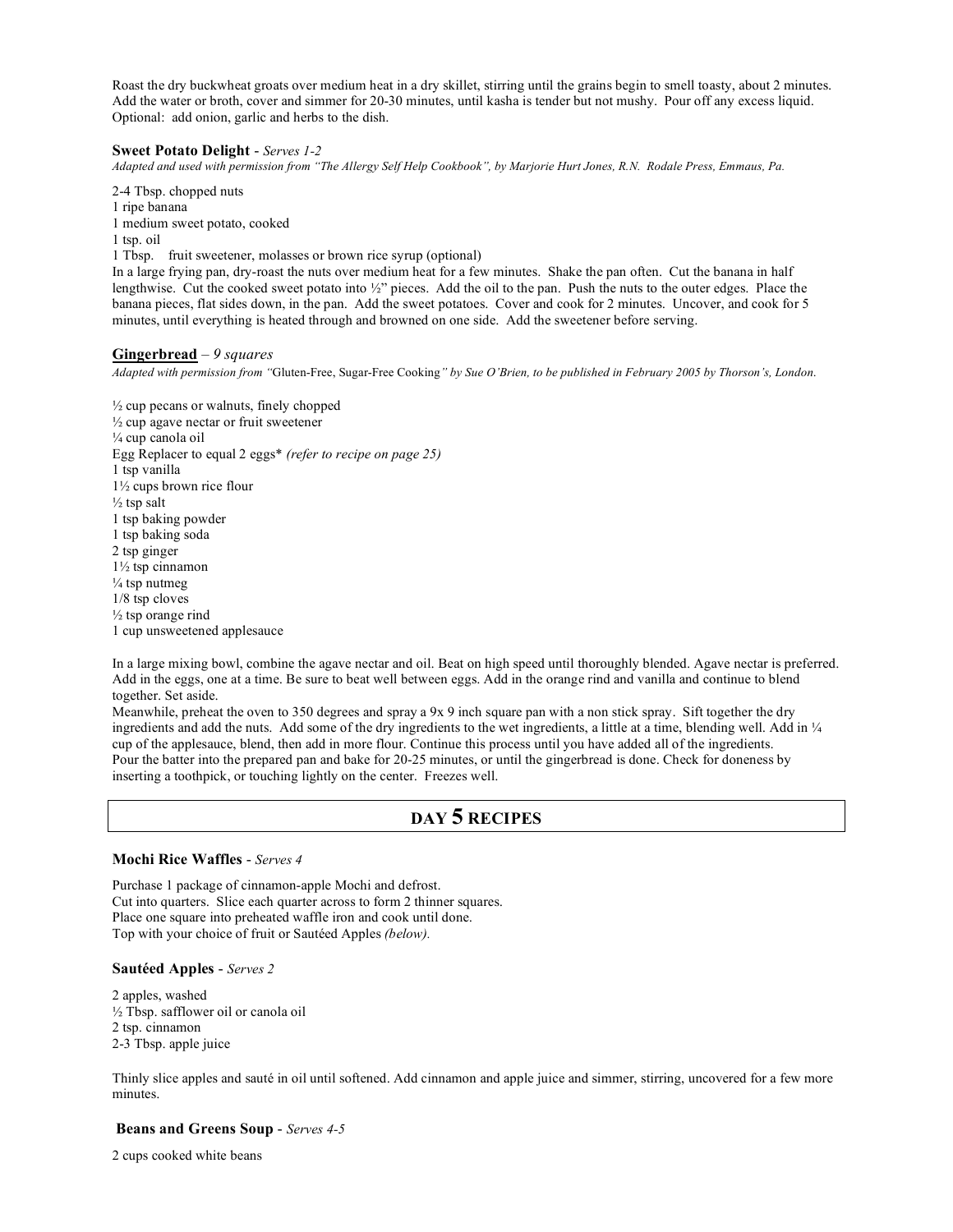2 Tbsp. olive oil 2 medium cloves garlic, crushed 1 large onion, chopped 1 bay leaf 1 stalk celery, diced 2 medium carrots, diced 1 tsp. salt fresh black pepper 6 cups water, vegetable, or chicken broth  $\frac{1}{2}$  lb fresh chopped escarole, spinach, chard, or collards (or a combination)

In a 4-6 quart soup pot, sauté the onions and garlic in olive oil over low heat. When onions are soft, add bay leaf, celery, carrot, salt and pepper. Stir and sauté another 5 minutes. Add broth or water and cover. Simmer about 20 minutes. Add cooked beans and your choice of greens. Cover and continue to simmer, over very low heat, another 15-20 minutes. Serve immediately or refrigerate and reheat.

#### **Pear Honey** - *Makes 3 pints*

*Used with permission from "The Allergy Self Help Cookbook", by Marjorie Hurt Jones, R.N. Rodale Press, Emmaus, Pa.*

15 very ripe pears  $\frac{1}{2}$  cup water  $\frac{1}{2}$  cup brown rice syrup or fruit juice sweetener

Peel, quarter and core the 15 pears. Place 12 of the pears in a stainless steel or enamel Dutch oven or 3 quart saucepan. Coarsely chop the remaining 3 pears. Place them and the water in a blender. Process until pureed. Pour into the pan with the pear quarters.

Bring to a boil, then reduce the heat to a simmer. Stir in the sweetener. Cook until pears are tender, about 30 minutes. Puree the cooked fruit in batches using a blender or food processor. The puree should be about the consistency of honey. If too thin, return it to the pan and boil it down a bit. If too thick, dilute with a little juice. Pour into jars, and store in the refrigerator for up to 1 month.

#### **Mock Pesto** - *Makes 1 cup*

*Used with permission from "The Allergy Self Help Cookbook", by Marjorie Hurt Jones, R.N. Rodale Press, Emmaus, Pa.*

1 large ripe avocado 1 cup basil leaves  $\frac{1}{4}$  tsp. lemon juice 1 garlic clove, minced or 1/8 tsp. garlic powder  $\frac{1}{4}$  cup pine nuts ½ tsp. olive or flax oil

Cut the avocado in half and remove the pit. Scoop out the flesh and place it in a bowl of a food processor. Add the basil, vitamin C crystals, garlic and pine nuts. Process for about 2 minutes – scrape the bowl as necessary. Transfer it to a small bowl and coat the surface with oil to prevent browning. Chill.

# **DAY 6 RECIPES**

#### **Breakfast Rice Pudding** - *Serves 4*

1 cup uncooked short grain brown rice 1¼ cups coconut milk 1¼ cups water  $\frac{1}{2}$  tsp. salt 1 Tbsp. brown rice syrup 1 tsp. cinnamon Chopped almonds or sunflower seeds or other nuts of choice (optional)

Combine water and coconut milk in heavy pot; bring to boil, adding rice and salt. Simmer, covered (do NOT stir) for about 45 minutes or more, until liquid is mostly absorbed and rice is soft. Remove from heat and allow to cool for 15 minutes. Stir in brown rice syrup and cinnamon and top with nuts or seeds as desired.

#### **Meal in a Muffin** – *Makes one dozen*

*Adapted with permission from "Wheat-free Sugar-Free Gourmet Cooking" by Sue O'Brien, Gig Harbor, WA, 2001*

1 medium carrot, grated 1 large apple, grated ¼ cup canola oil ¼ cup unsweetened applesauce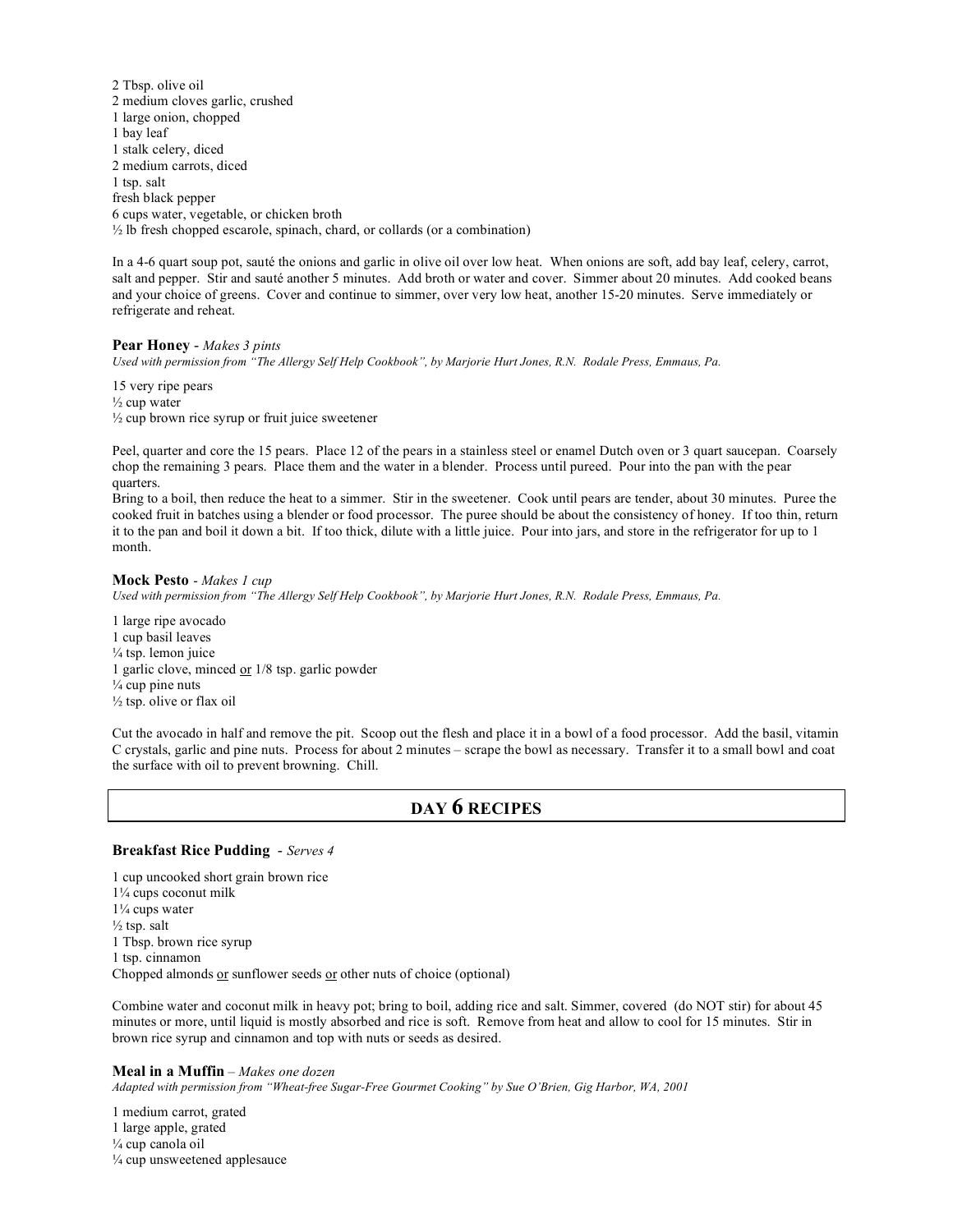Egg Replacement to equal 2 eggs *(refer to recipe on page 25)* 1/3 cup Mystic Lake Dairy sweetener 2 tsp. vanilla ¼ cup garbanzo bean flour  $\frac{1}{2}$  cup brown rice flour  $\frac{1}{4}$  tsp. cinnamon ½ tsp. baking powder  $\frac{1}{4}$  tsp. ginger 1/8 tsp. nutmeg ¼ cup shredded unsweetened coconut ½ cup dates

Preheat oven to 375 degrees. Mix together all wet ingredients and set aside. In a separate bowl, mix dry ingredients then mix both together. Lightly coat muffin tins with oil spray. Fill 3/4 full and bake 15-20 minutes or until toothpick comes out clean. Allow to cool on a rack.

#### **Spiced Lentil Casserole** - *Serves 4*

1 ½ cups lentils, rinsed well 2 Tbsp. sesame oil 3 cloves garlic, crushed 1 stalk celery, chopped 1 large onion, chopped  $\frac{1}{2}$  tsp. salt 1 cup shredded, unsweetened coconut  $\frac{1}{2}$  tsp. cinnamon  $\frac{1}{2}$  tsp. powdered ginger  $\frac{1}{2}$  tsp. turmeric 2 large green apples, washed and diced

Simmer lentils, covered, in 2½ cups water for 30-40 minutes, until tender. While they are cooking, in a wok or heavy skillet, sauté remaining ingredients, except apples, in oil until tender. Add water as necessary. Add apples and cook 10 more minutes covered. Combine with cooked lentils in a casserole dish.

#### **Brown Rice and Peas** - *Serves 4*

Add 1 cup of green peas (either fresh and lightly steamed or frozen and just defrosted baby peas) to 2 cups of cooked brown rice. Top with your favorite herbs and flax oil to taste.

#### **Baked Apple** - *Serves 6*

1/3 cup golden raisins 2 Tbsp. apple juice 6 cooking apples, cored  $1\frac{1}{2}$  cups water ¼ cup frozen unsweetened apple juice concentrate 2 tsp. pure vanilla extract 1 tsp. cinnamon 1 tsp. arrowroot

Remove peel from top third of each apple and arrange in a small baking dish. In a medium saucepan, combine other ingredients and bring to a boil, stirring frequently. Reduce heat and simmer 2-3 minutes, until slightly thickened. Distribute raisins, filling centers of each apple. Pour sauce over apples and bake, uncovered, at 350 degrees for 1 to 1 1/2 hours. Baste occasionally and remove from oven when apples are pierced easily with a fork. Spoon juice over apples and serve warm.

### **DAY** 7 **RECIPES**

**Rice Pancakes -** *Makes approximately 14 (4-inch) pancakes*.

1 1/3 cups rice flour  $\frac{1}{2}$  cup oat or millet flour 2 tsp. baking powder  $\frac{1}{2}$  tsp. baking soda  $\frac{1}{4}$  tsp. salt 1 Tbsp. apple butter 1 Tbsp. Safflower or sesame oil Egg Replacer to equal 2 eggs *(Refer to recipe on page 25)*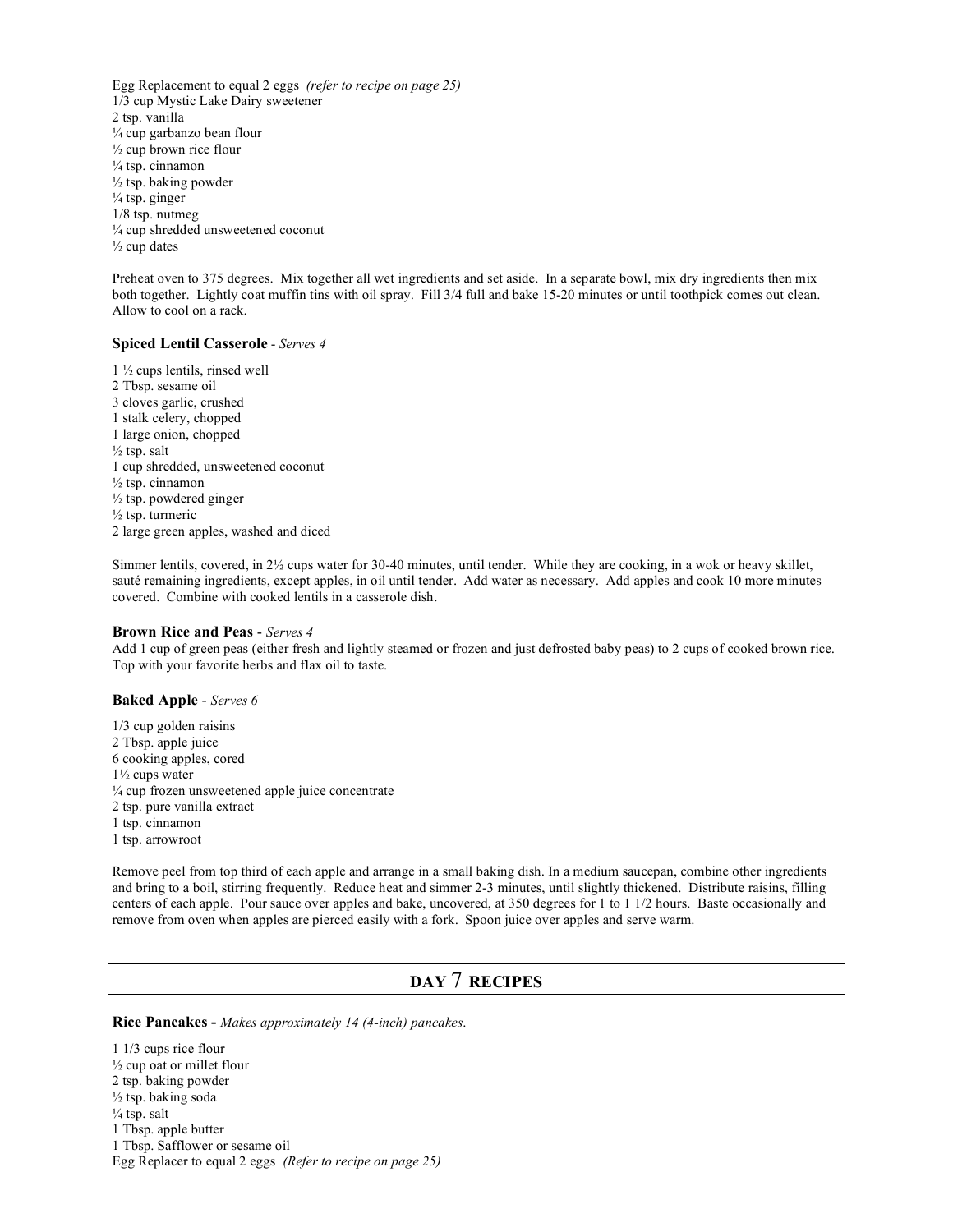1½ cups almond, oat, or rice milk 1½ Tbsp. white vinegar

Mix the almond or rice milk with the vinegar and allow them to stand for 5 minutes until curdles form. Mix dry ingredients together and set aside. In large mixing bowl, beat apple butter, oil, egg, and milk. Add dry mixture and stir gently. Be careful not to overmix. Serve with Sautéed Apples *(refer to recipe on page 21).*

# **Nutty Mayo** - Makes 1¼ cups. (Keeps well for 3 weeks)

*Adapted and used with permission from "The Allergy Self Help Cookbook", by Marjorie Hurt Jones, R.N. Rodale Press, Emmaus, Pa.*

- $\frac{1}{2}$  cup cashews or other nuts  $\frac{3}{4}$  cup water 3 Tbsp. vinegar 2 Tbsp. oil 1 Tbsp. arrowroot 1 Tbsp. brown rice syrup 1 Tbsp. minced parsley 1 Tbsp. snipped chives
- 1½ tsp. dry mustard

Grind the nuts to a fine powder in a blender. Add the water, blend 1 minute to make sure the nuts are fully ground. Add the vinegar, oil, arrowroot, sweetener, and seasonings. Blend until very smooth. Pour into a saucepan and cook a few minutes, until thick. Allow to cool, transfer to a glass jar. Store in the refrigerator.

#### **Rice Pasta Primavera –** *Serves 4*

2 cups uncooked rice pasta (noodles, spaghetti, elbows) 1 large whole chicken breast, cut into thin strips (optional) Broccoli florets, chopped carrot, and/or other favorite veggie, lightly steamed 3-4 scallions, chopped 2 cloves garlic, minced 1 Tbsp. olive oil (more if needed) ¼ cup fresh basil, finely chopped  $\frac{1}{4}$  -  $\frac{1}{2}$  cup coconut milk

Cook rice pasta according to package directions. While pasta is cooking, heat oil in wok or heavy frying pan, and stir fry chicken strips or tofu chunks, garlic, scallions, and basil for about 5 minutes; add remaining vegetables and coconut milk and continue to cook until veggies are soft and glisten. Add more coconut milk as needed. Remove from heat and spoon over drained rice pasta and garnish with black olives and extra olive oil, if desired.

#### **Black Beans and Yellow Rice** - *Serves 4*

*Black Beans*

1 cup dry black beans, soaked overnight and drained 4 cups water 1 small onion, chopped 1 small carrot, chopped 2 cloves garlic, minced 1 bay leaf 1 tsp. cumin In a 3-quart saucepan, combine beans, water, onion, carrot, green pepper, jalapeno pepper, garlic, bay leaf, cumin, and pepper flakes. Bring to a boil over medium heat and simmer, uncovered, about 2½ hours, or until beans are tender and almost all liquid

is absorbed. Discard bay leaf. (May be made up to 2 days ahead; reheat before serving.)

#### *Yellow Rice*

2 cups chicken stock 1 small onion, finely chopped 2 tsp. olive oil 1 clove garlic, minced  $\frac{1}{2}$  tsp. turmeric 1 cup uncooked long-grain brown rice

In a 2-quart saucepan over low heat, sauté onions in oil until tender, about 5 minutes. Add the garlic and sauté 1 minute. Stir in turmeric, then rice. Add stock. Bring to a boil, cover and simmer 45 minutes over low heat, or until rice is tender and all liquid is absorbed. Do not stir. Spoon beans over rice.

#### **Pickled Beets** - *Serves 4-6*

*Adapted with permission from "The Allergy Self Help Cookbook", by Marjorie Hurt Jones, R.N. Rodale Press, Emmaus, Pa.*